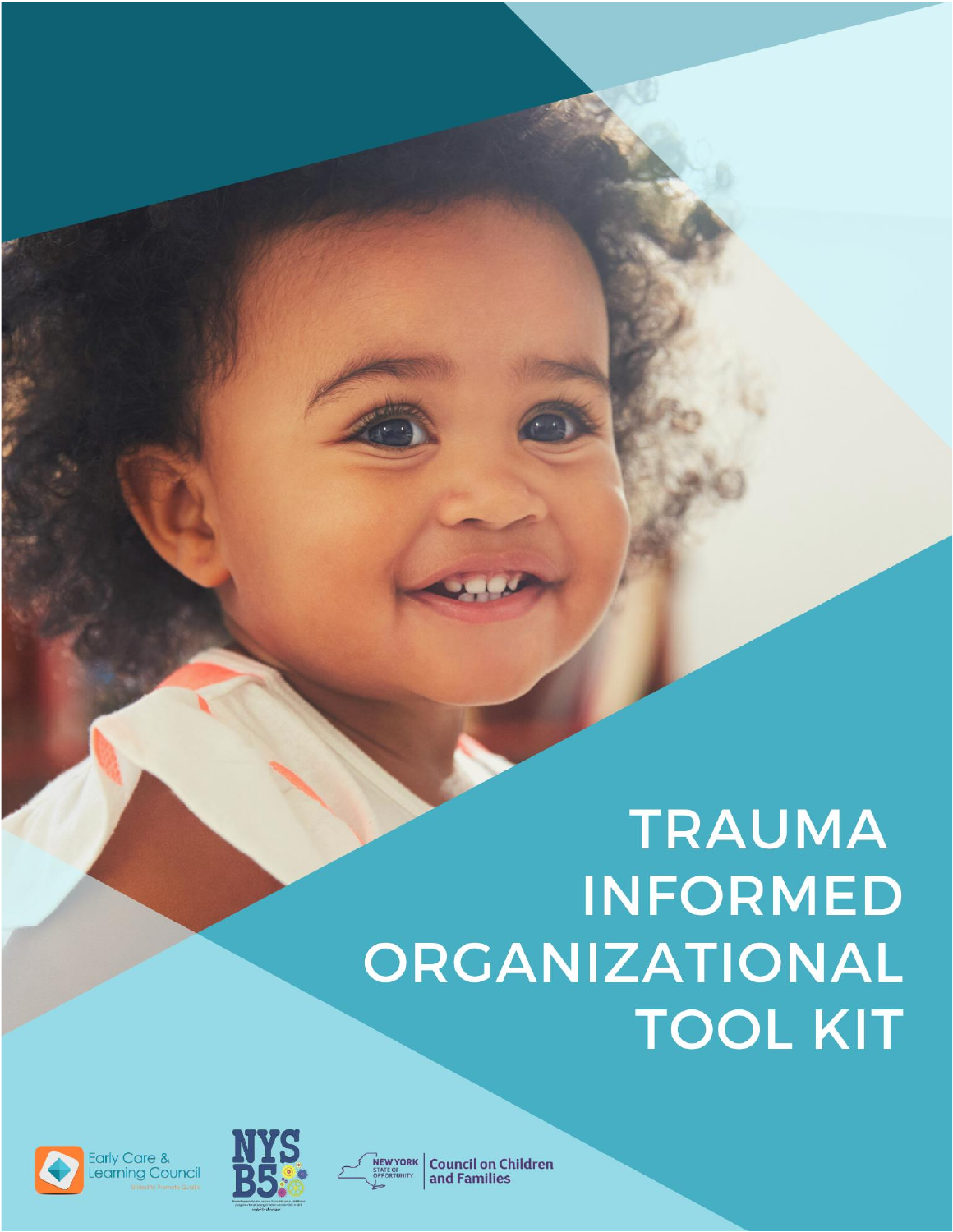

The production of this Trauma-Informed Organizational Toolkit, First Edition is supported by the Preschool Development Grant Birth through Five Initiative (PDGB5), Grant Number 90TP005901, from the U.S. Department of Health and Human Services, Administration for Children and Families, Office of Child Care. Its contents are solely the responsibility of The Early Care & Learning Council and do not necessarily represent the official views of ACF.

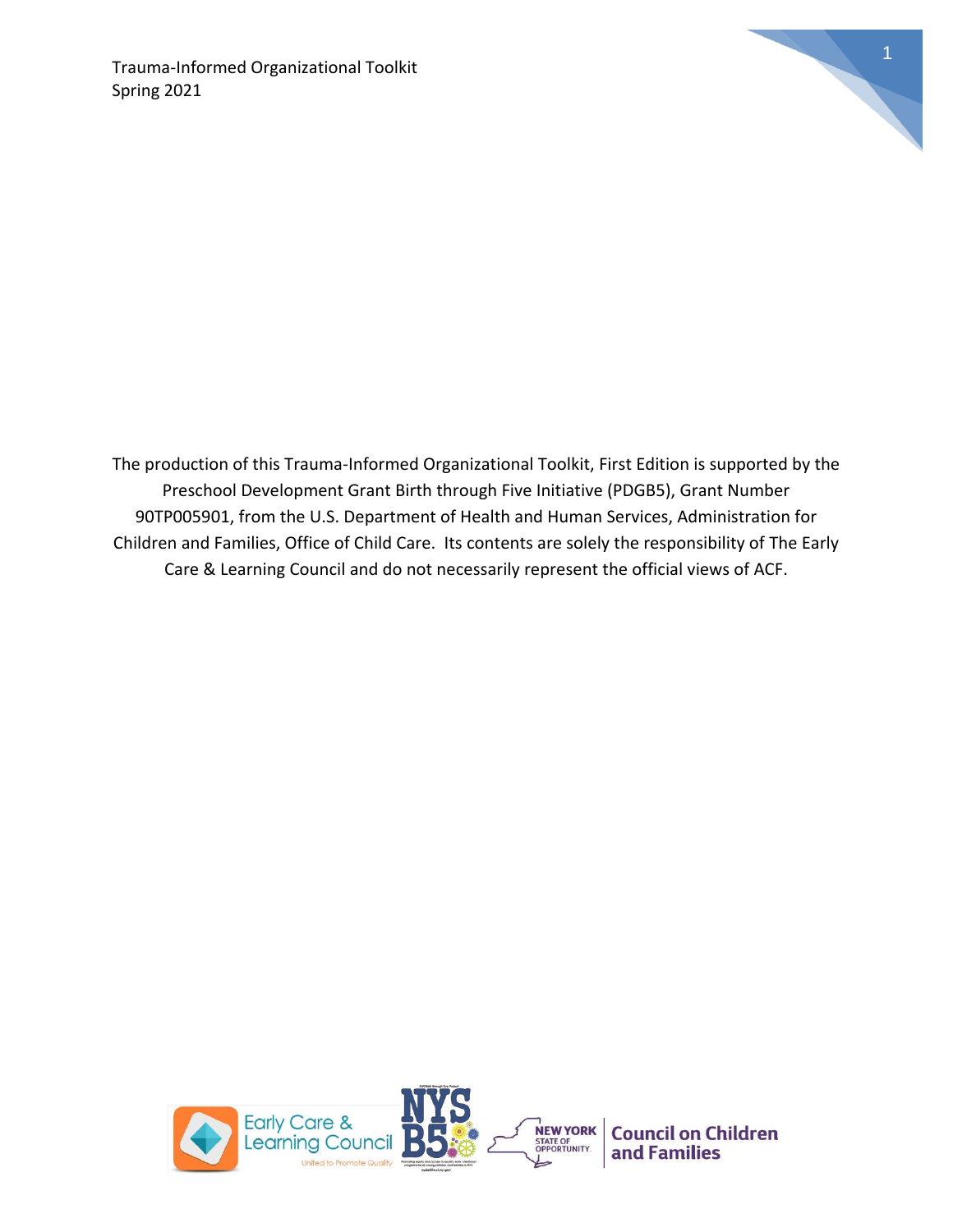

# **Table of Contents**

| Why Now? Reasons to Work Towards Becoming Trauma-informed CCR&Rs  5                                                                                                                                                                                                     |
|-------------------------------------------------------------------------------------------------------------------------------------------------------------------------------------------------------------------------------------------------------------------------|
| Definitions of Trauma and Adverse Childhood Experiences<br>$\bullet$<br>Impact of Trauma on: Children, Adult Learners<br>$\bullet$<br>Principles of Trauma Informed Organizations<br>$\bullet$                                                                          |
|                                                                                                                                                                                                                                                                         |
| <b>Supporting Staff Development</b><br>$\bullet$<br>Creating a Safe and Supportive Environment<br>$\bullet$<br>Assessing and Planning Services<br>$\bullet$<br>Involving Consumers (Parents, Families, Providers)<br>$\bullet$<br><b>Adapting Policies</b><br>$\bullet$ |
| Direction for Future Work and Editions of the Trauma-Informed Organizational Toolkit 22                                                                                                                                                                                 |
| Statewide Reponses to Each Domain from the Trauma-Informed Organizational Self-<br>$\bullet$<br>Assessment                                                                                                                                                              |
| Resources for Trauma Informed Organizational Practices Implementation<br>$\bullet$                                                                                                                                                                                      |

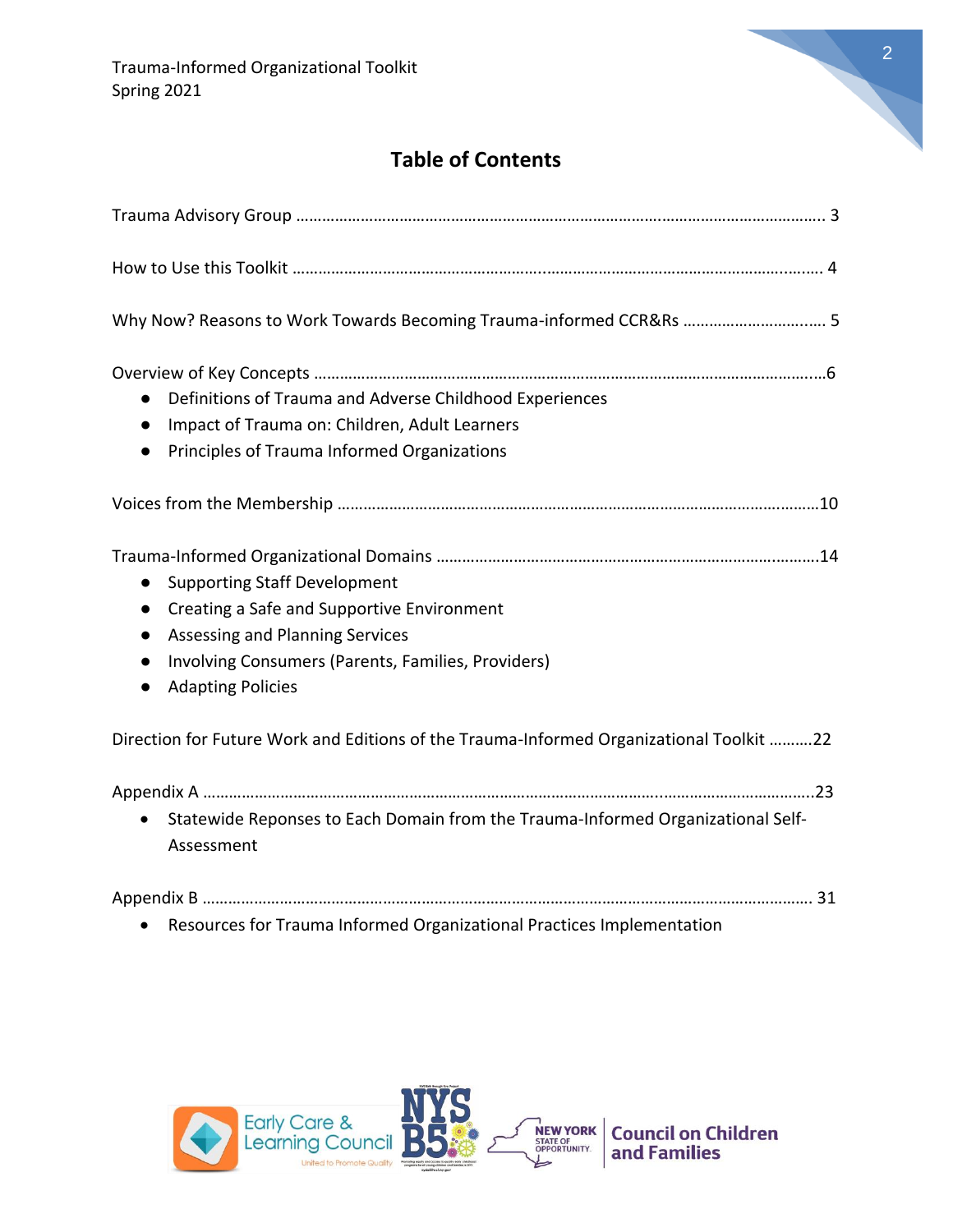# **Trauma Advisory Group**

#### **We believe that:**

It is important for the CCR&Rs to reflect the trauma-informed organizational practices and values that we are working to promote within early care and education.

#### **We envision a CCR&R Network that:**

*Nurtures practices and delivers services embedded with safety, choice, collaboration, trustworthiness, attention to cultural, historical, and gender issues and empowerment within our statewide network of CCR&Rs.*

#### **Together, we strive:**

- To support the CCR&R agencies in building knowledge, skill, and practice consistent with best practices in trauma informed organizations
- To develop strategies and an action plan to inform delivery of the ACEs Institute Curriculum
- To ground our organizational practices, trainings, and technical assistance offerings to support our main target audience, adults, who may be survivors of trauma
- To develop strategies to support CCR&R staff, who may not be mental health professionals, in delivering training, technical assistance, and other CCR&R services with sensitive content

**The Early Care & Learning Council would like to extend gratitude for the work of the Trauma Advisory Group, past and present, in the efforts of moving towards becoming traumainformed and elevating knowledge about Adverse Childhood Experiences (ACEs) within our CCR&R network.** 

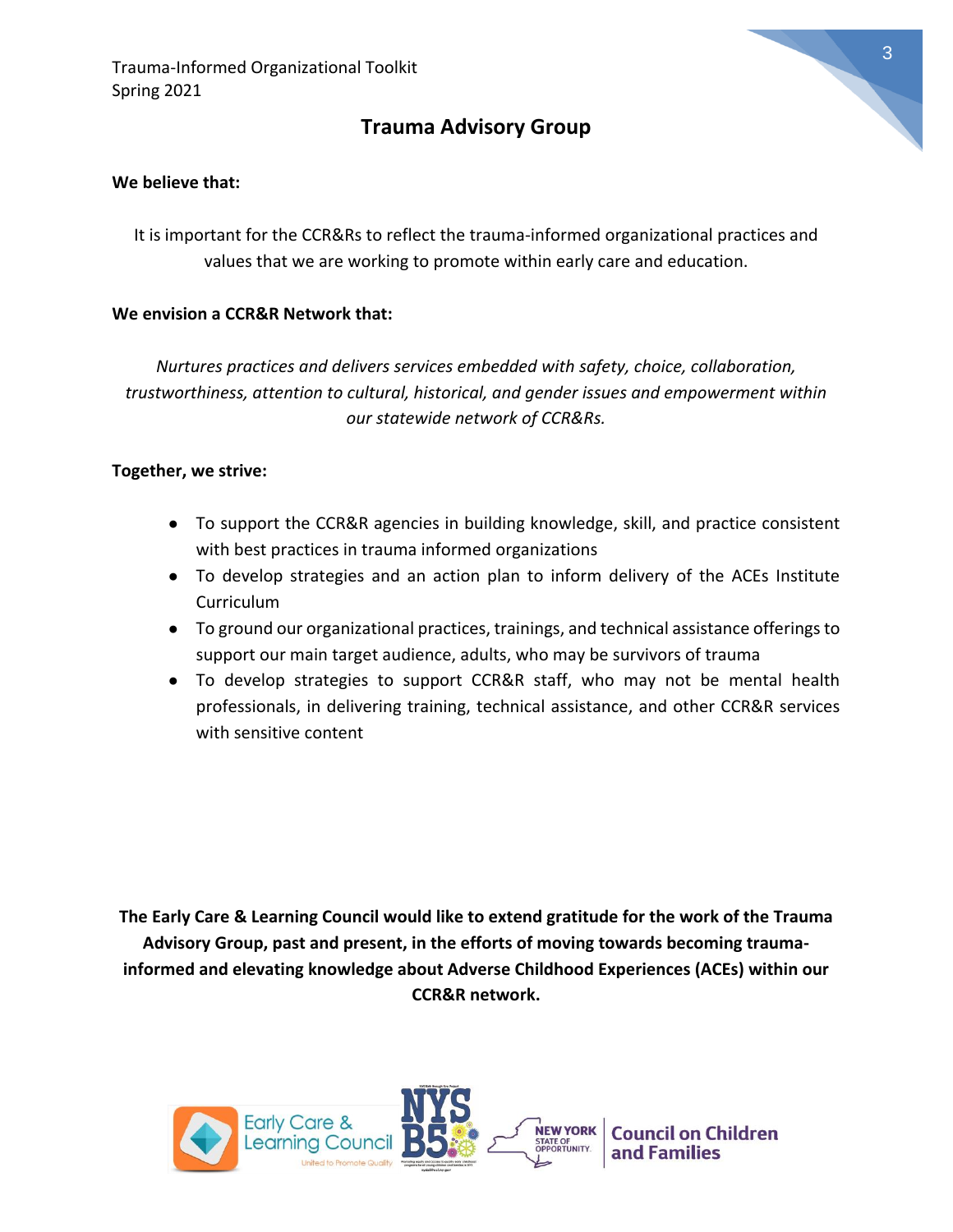## **How to Use This Toolkit**

Becoming a trauma-informed organization is not a destination, but rather a continuous journey, aided by research and practices, past and present. This work requires an intentional dedication to incorporating themes, concepts, practices and policies of trauma-informed organizations in an ongoing and strategic manner.

This toolkit is for any staff member of the statewide network of Child Care Resource & Referral Agencies looking to increase their understanding of trauma-informed organizational practices and/or those looking to embed these themes, values, and practices into their greater agency culture. It is not a specific framework, blueprint, or model of implementation for incorporating a trauma-informed lens for your CCR&R Agency. Instead the first edition of this toolkit was designed to:

- Share the current "state of the state" as it relates to trauma-informed organizational practices;
- Identify current trauma champions in our network;
- Start to create a common language with concepts of trauma and trauma-informed practices to build a shared understanding;
- Share resources and considerations to inform strategies towards the creation of a trauma informed CCR&R statewide network.

Ultimately, the goal of this greater project is to work more intentionally and strategically towards navigating themes, concepts, and practices related to trauma-informed organizations. This work will also allow us to model the trauma-informed and adverse childhood experiences (ACEs) practices that we are sharing with our local early care and education partners and providers through the ACEs Institute trainings.

On behalf of the Early Care & Learning Council, and the CCR&R Trauma Advisory Group, thank you for your dedication to this work for children, families, and communities.

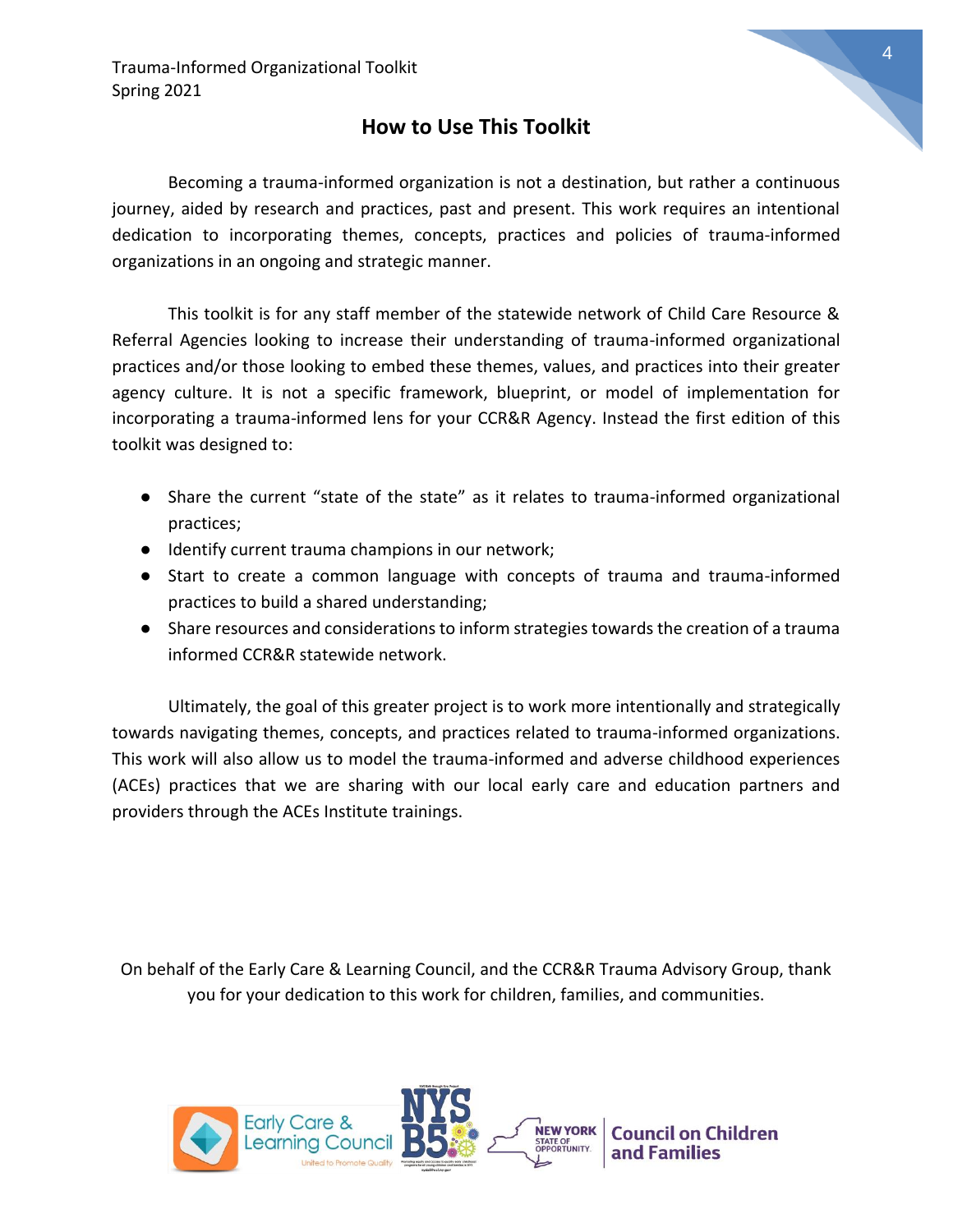## **Why Now?**

### Reasons to Work Towards Becoming Trauma-informed CCR&Rs

Trauma has a widespread impact on communities across New York State. A trauma informed approach acknowledges the impact of trauma and looks at each individual as a whole. The Adverse Childhood Experiences (ACE) study conducted by the U.S. Centers for Disease Control and Prevention and Kaiser Permanente has made us painfully aware of the correlation between childhood trauma and an individual's physical and mental health later in life. We have learned that childhood trauma not only affects our physical and mental health, but it also negatively impacts education and employment status. This does not have to be our fate; we can prevent it with early intervention and education. We have the knowledge and now it is our obligation to ensure that our organizations are trauma informed.

Being trauma-informed does not begin with the populations and communities that we serve, but rather, it begins within our membership and with the staff at our respective organizations. A trauma-informed organization recognizes and responds to the impact of trauma on the mental and physical well-being of the clients it services and the individuals it employs. It allows the organization to provide services in an appropriate and compassionate manner. We are in the position to educate and train both the clients we serve and our employees in every department. Trauma informed practices will have the power to positively transform the culture of the organization by preventing re-traumatization and secondary traumatic stress, increase safety, increase staff retention and satisfaction, enhance engagement, and avoid staff burnout. A trauma-informed organization will not only increase the effectiveness of the services offered, it creates opportunities for choice, resiliency, healthy relationships and healing.

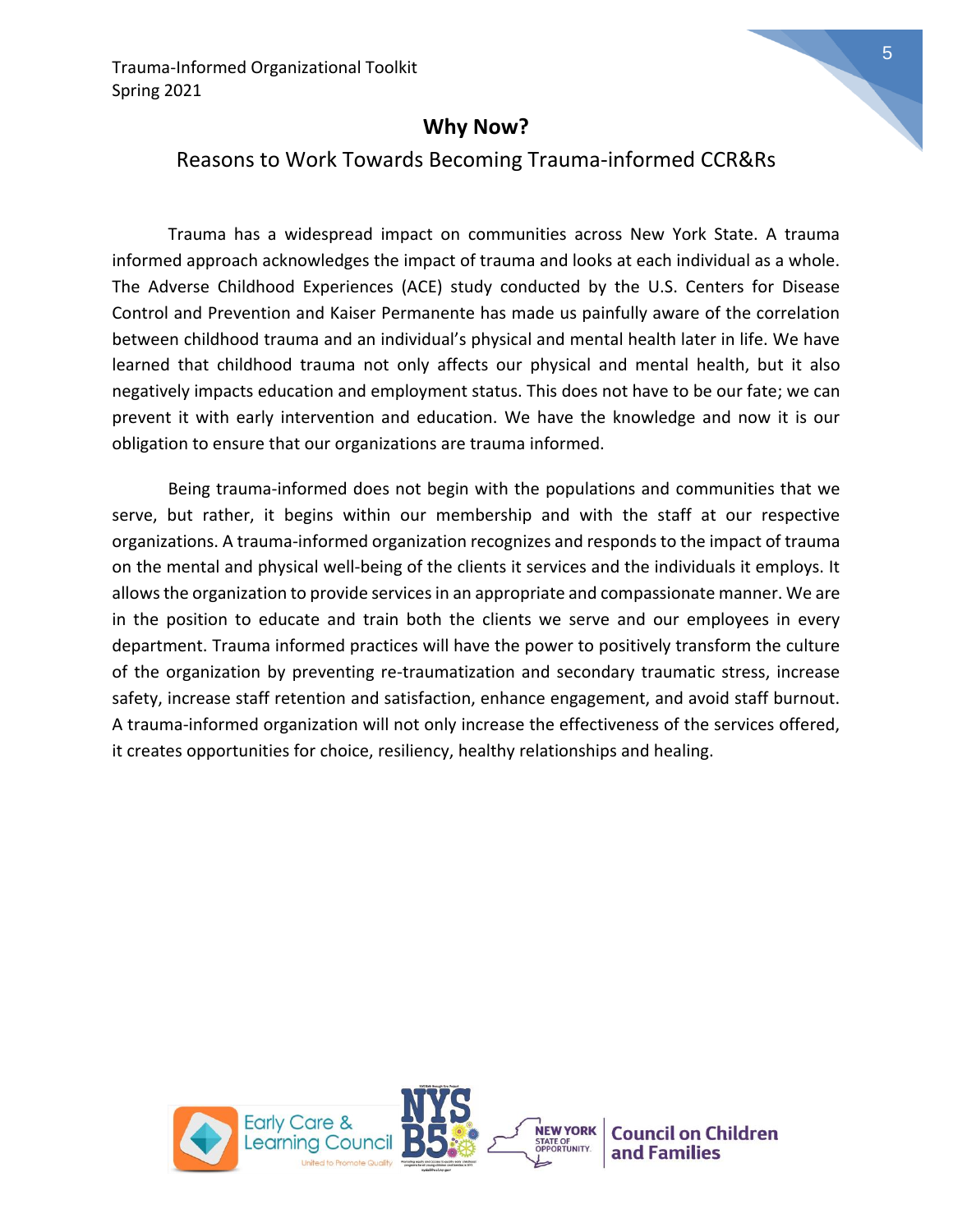## **Overview of Key Concepts**

Childhood trauma will affect more than five million children each year (Perry, 2006). These experiences include psychological, physical, or sexual abuse, neglect, or household dysfunction (divorce or separation, violent treatment of parent, substance abuse, mental illness, or criminal behavior) and are often referred to as adverse childhood experiences or ACES (Bucci, et al., 2016). The implications of exposure to severe traumatic experiences such as these, can lead to changes in brain chemistry (overproduction of hormones), architecture (reduction in size and underdeveloped cortex), and function (irritability, excitability, impulsiveness, and cognition) (Bucci et al., 2016; Howard & Crandall, 2007; Perry, 2006; Rossen & Cowan, 2013).

**Trauma**: A subjective experience of extreme stress that overwhelms an individual's ability to cope. (Giller, 1999) Traumatic experiences are subjective in that the trauma survivor determines whether the event was traumatic or not based on their experience. An event may be considered traumatic if the person's ability to integrate their emotional experience is overwhelmed or if the person experienced a threat to life, bodily integrity or sanity. (Pearlman & Saakvitne, 1995)

Traumatic experiences may be a singular event, or repeated events. They may be naturally occurring (natural disaster) or man-made (abuse). Typically, traumatic events that are man-made, repeated and that happen in early childhood have the likelihood of more negative long-lasting effects on a person.

**Adverse Childhood Experiences:** The CDC-Kaiser Permanente Adverse Childhood Experiences (ACEs) study of the 1990's had profound and far-reaching impacts, likely beyond what was imagined or intended. Today, momentum continues, and communities strive to promote universal understanding and skill building as it relates to the findings, themes, and concepts. Committed to promoting and nurturing healthy childhood environments which support development and reduce adversity, the CDC specifically has developed guidelines such as *Essentials for Childhood: Steps to Create Safe, Stable, Nurturing Relationships and Environments; Preventing Adverse Childhood Experiences (ACEs): Leveraging the Best Available Evidence; and the Technical Package for Preventing Child Abuse and Neglect to identify strategies, approaches, and best practices for the national audience.* Attention to, and strategies that support the provision of quality early

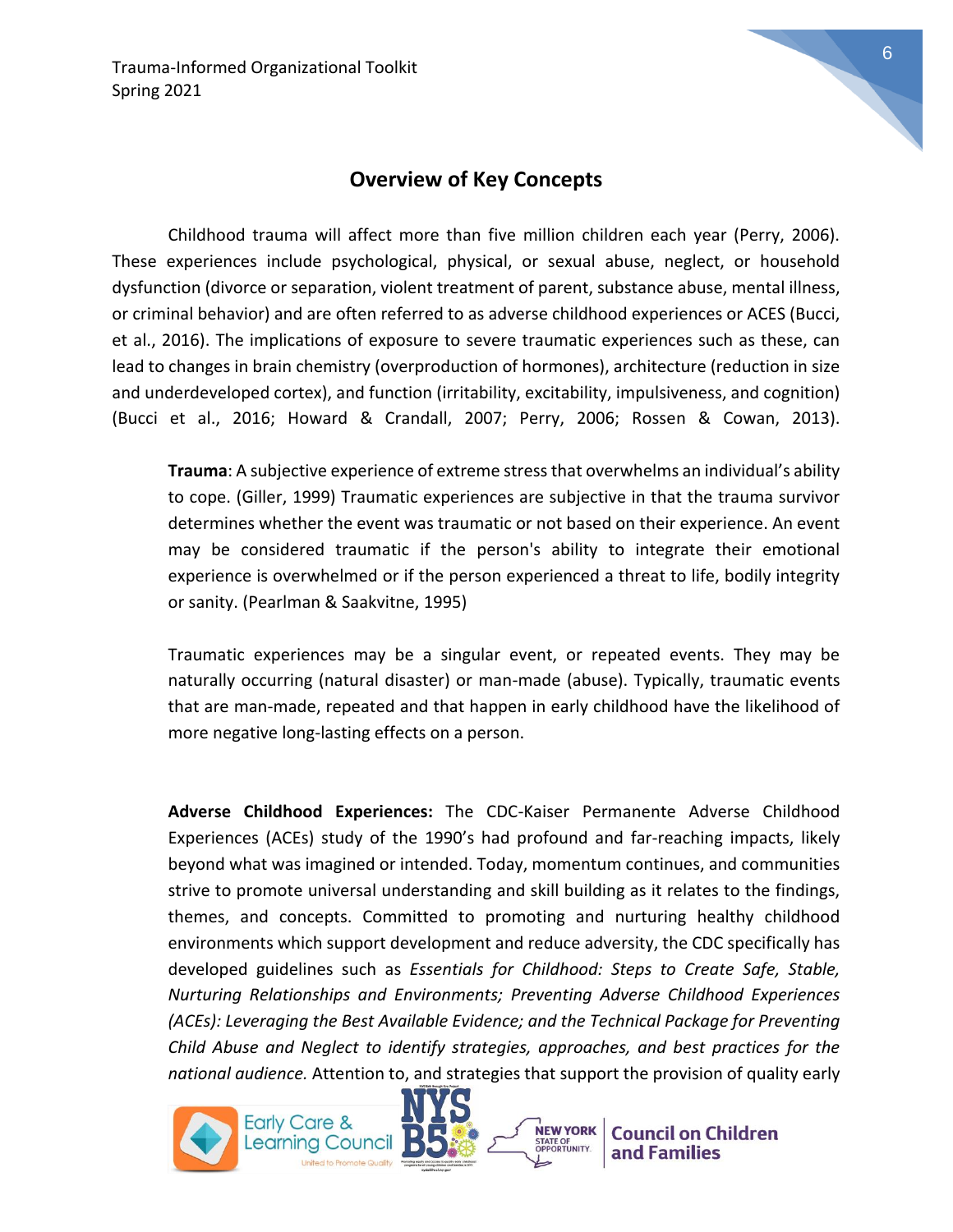> care and education are explicitly identified, and thus early care and education providers, and those who support them, are key partners in this work.

#### Impact of Trauma on Children

One in four children have been exposed to a traumatic event that can affect their learning or behavior. The impact of trauma on children varies. As we have learned by the definition, trauma is a subjective experience. It is understood, however, that early trauma impacts children's brain development, their social and emotional functioning, physical health and their overall life outcomes. From prenatal through the first year of life the developing brain is most sensitive to the external influences of a child's experience. This period is associated with the most rapid brain development and external experiences, good or bad, will impact the brain's architecture. Chronic and/or severe exposure can interrupt typical brain development. Exposure to chronic trauma or ACE's in early childhood can drastically increase the likelihood of negative impacts on an adult's physical and mental well-being. For example, the higher one's ACE score in early childhood greatly increases the likelihood there is of one developing a condition like heart disease, diabetes or cancer, engage in risky health behaviors like smoking or substance abuse, or to develop depression, anxiety or other mental disorder. Children who experience high ACE's are more likely to be suspended and expelled from school, in fact, children who have experienced high ACE's are three times more likely to be expelled from their early childhood program that children K-12. Roughly 17,248 children are expelled annually from their early childhood education program. Children with high ACE scores tend to engage in more bullying and argumentative behaviors, have a harder time attending to and finishing tasks, and a more difficult time making and maintaining friendships.

#### Impact of Trauma on Adult Learners

The effects of trauma are real. Over half of all adults have experienced at least one traumatic event in childhood (ACES); many experiencing three or more (Bucci, et., al, 2016). As discussed, traumatic events can lead to changes in brain architecture which can impair learning in adulthood. Starting in early childhood, the effects of trauma can be seen through changes in brain architecture and functioning. The amygdala which controls our emotions, especially fear, leads to a heightened state of arousal (Rinne-Albers, et al., 2013). The hippocampus (important for cognitive functioning) which controls new memory formation and memory retrieval can be impaired by changes in its volume and levels of cortisol that are produced, and the prefrontal cortex which plays a role in the ability to pay attention and in stimulus response, can be reduced

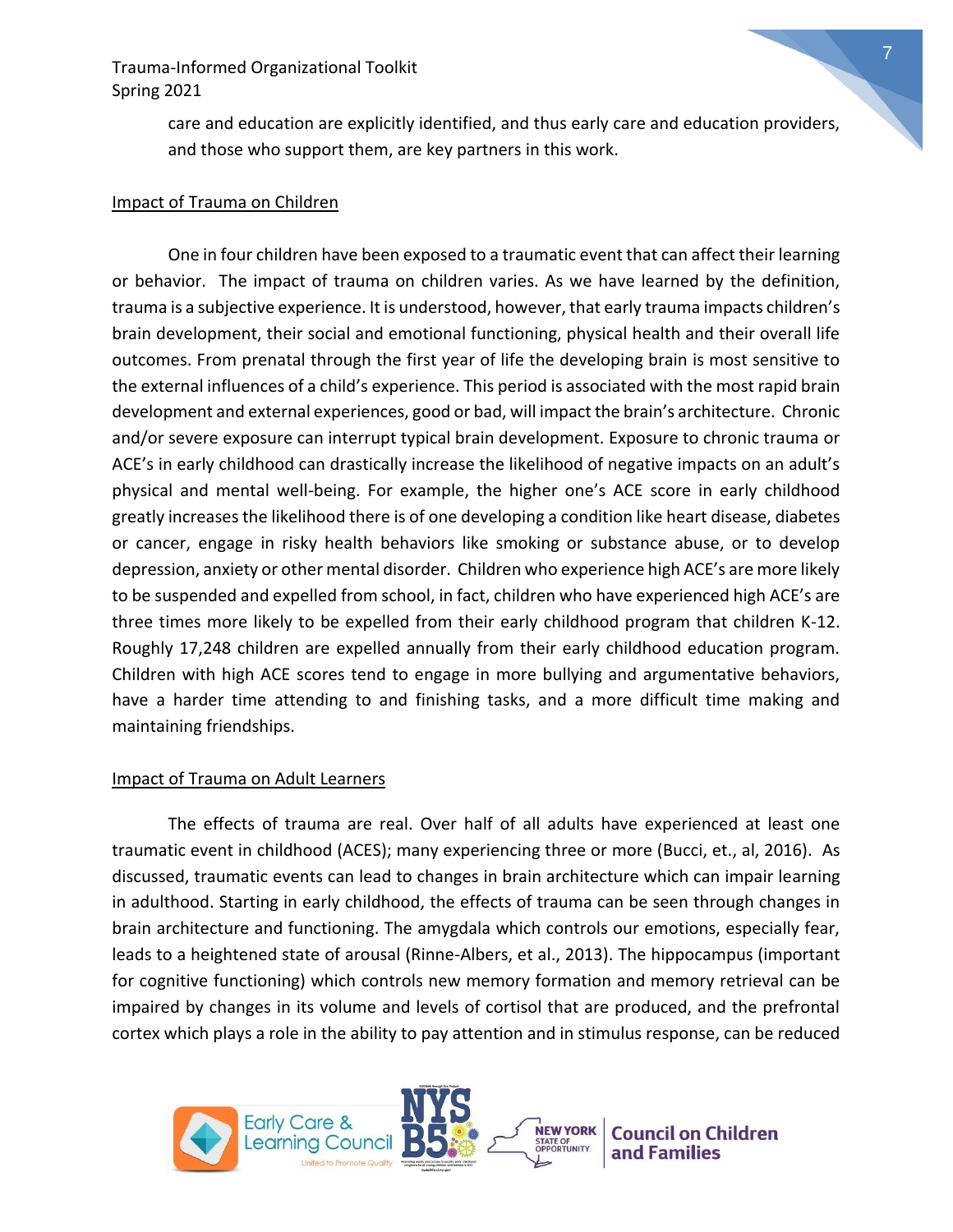in size and symmetry (Rinne-Albers, et al., (2013). These changes in brain architecture have implications that last a lifetime.

 The effects of these changes lead to implications for adult learning. Adults who have experienced a traumatic event, especially in childhood, learn to live in a state of fear. This fear leads to the inability to focus attention, learn new material, miss classes, avoid tests, disassociate, or space out, fear risk taking, have an inability to concentrate, have difficulty starting new tasks, have low self-esteem or confidence, and may experience panic attacks. For the adult learner who is returning to the classroom, the implications from this can affect their ability to participate in class and learn new material. According to Horseman (2004):

Unless educators at all levels acknowledge the violence in the lives of women and children and its impact on learning, many students will not only fail to learn, but may also experience the educational setting as a silencing place, or another site of violence, where they are controlled, diminished, and shamed by institutional structures or classroom interactions. (p. 5)

 There is a need for change in adult education to meet the individual needs of students. The effects of trauma may not be readily seen so the adult educator needs to stay vigilant in observing student behaviors to meet those needs. This can be done by providing culturally relevant adult learning opportunities within a holistic perspective to learning; including the mind, body, spirit, and emotions, providing a safe environment where everyone feels comfortable, by implementing strategies of storytelling which can prove to be therapeutic, collaboration and referrals by knowing reporting requirements and laws, educator self-care by enlisting the help of a trusted colleague or supervisor, and advocating for policy change and funding structures needed to make those changes (Kerka, 2002).

Educators and trainers should allow students and training participants the opportunities to work cooperatively on assignments and activities, and to share stories through art, movement, songs, poetry, theatre, and dance. Creating collaborative ground rules and allowing for the choice of opting out of activities, eliminating classification testing, and enabling students to take ownership of their space provides a sense of safety. Artfully honoring silence as well as words, being a caring listener, and creating activities that allow learners to share as much or as little of their stories as they feel comfortable will help create a sense of caring and community. Knowledge of community resources and reporting laws is critical should outside resources deem necessary. This, combined with professional development that focuses on understanding and recognizing trauma in the classroom, will help provide educators and trainers with the tools

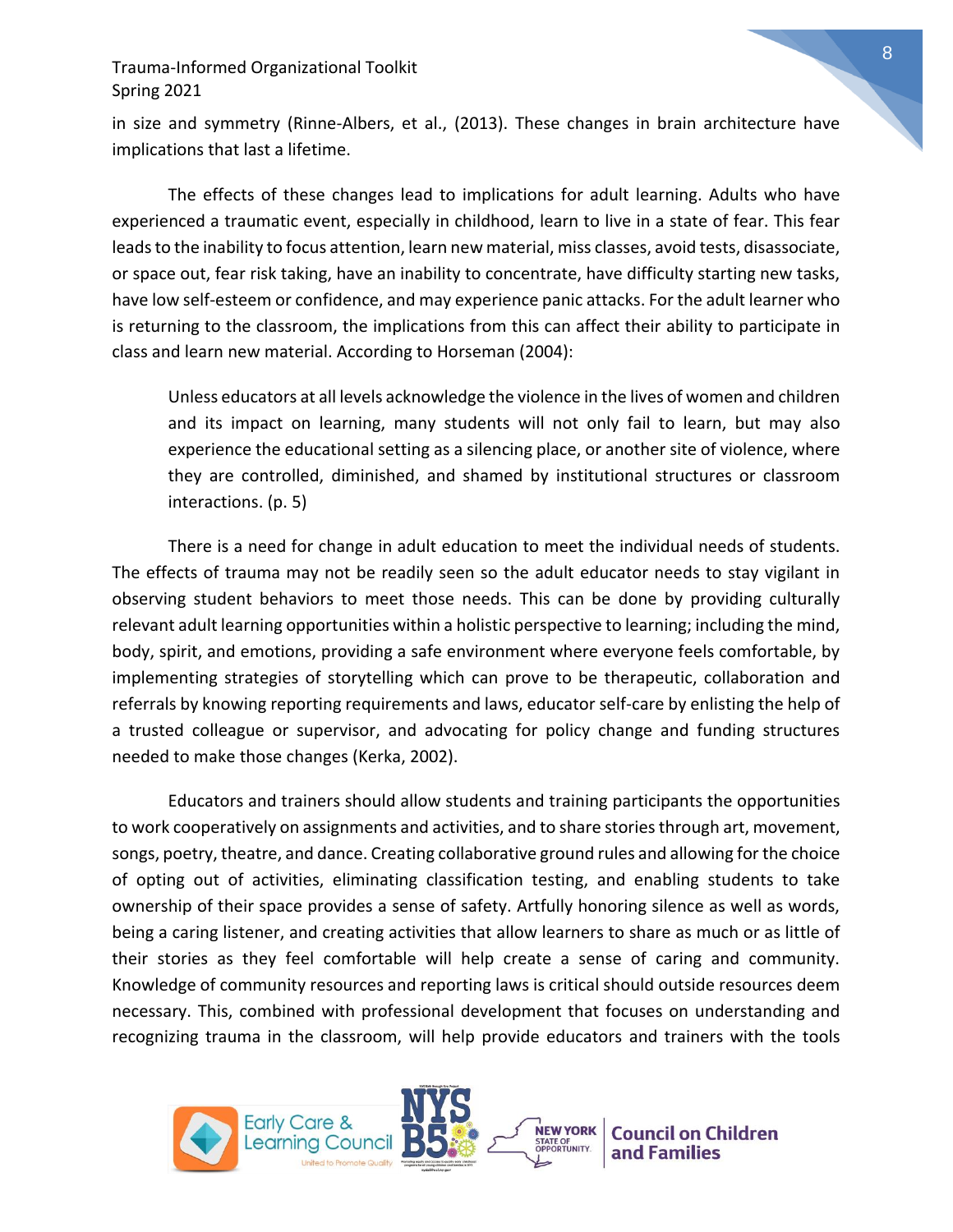needed to provide a safe learning environment for students and training participants (Kerka, 2002).

#### Trauma Informed Organizations

Research continues to show that roughly 62% of adults surveyed have experienced at least one ACE before the age of 18, meaning that these experiences are still common and have potential impacts for children, families, providers, CCR&R staff and our local communities. Having a high ACE score, although does not equate to "destiny", does increase one's risk for social, emotional, and physical health problems, which ultimate can impact not only the well-being of individual staff members, but the organizational culture and climate, as a whole.

Embedding trauma-informed practices, policies and values allow us to implement universal precautions with all staff and those served by the organizations. Guided by the principles of safety, choice, collaboration, empowerment, trustworthiness, and attention to cultural, historical and gender issues, this includes:

- Realizing and understanding the widespread impact of traumatic experiences and understanding the potentially harmful or helpful practices in your organization to support both the clients and the staff members;
- Recognizing the signs and symptoms of trauma, secondary or vicarious trauma, and burnout in themselves, coworkers, and the families they serve;
- Seek to resist re-traumatization and;
- Incorporate the science of trauma and resiliency into policies, procedures and practices.

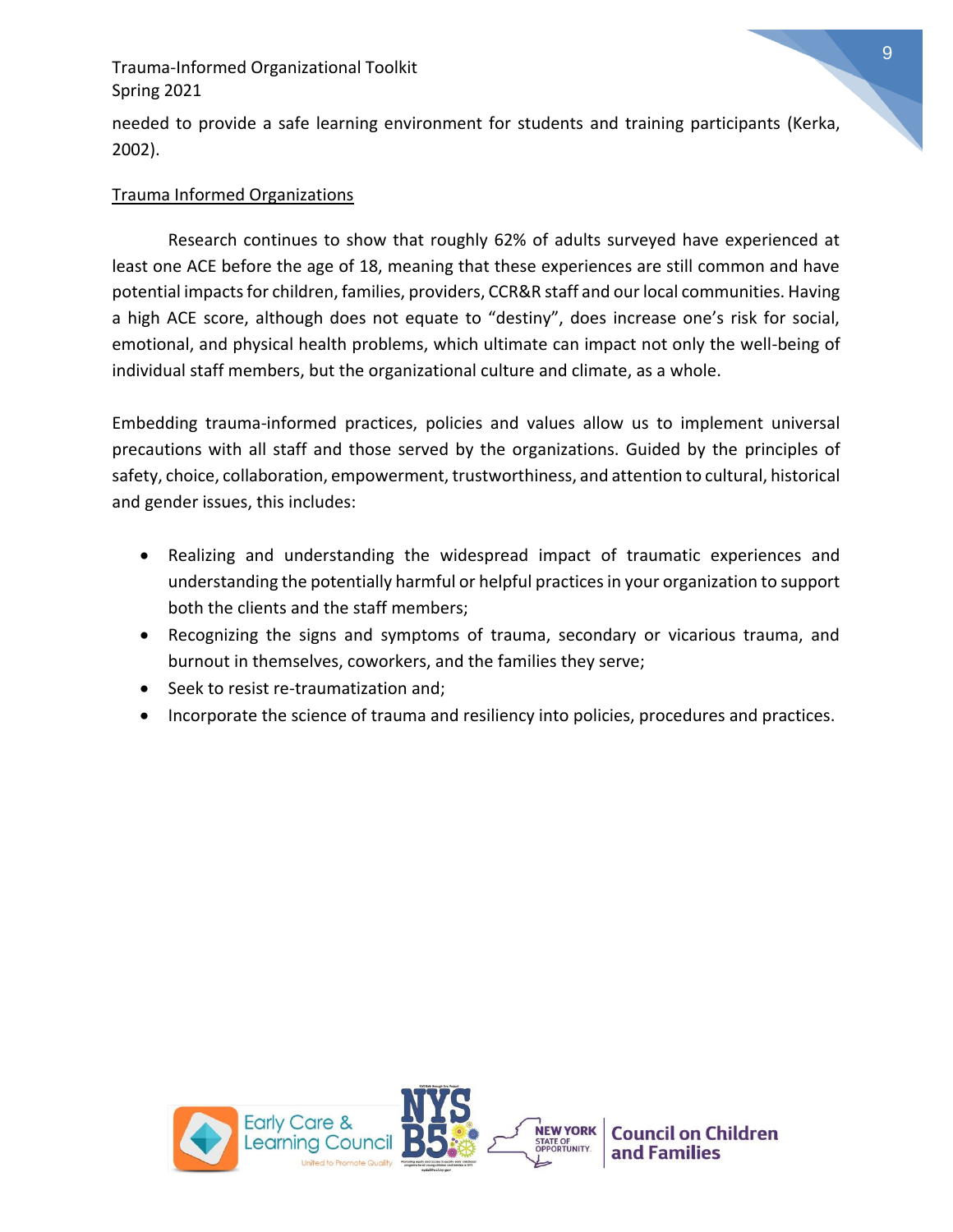## **Voices from the Membership**

Although the 10<sup>th</sup> Training Topic Area related to Adverse Childhood Experiences was formalized with a *Dear Provider Letter* that was shared on January 8th, 2021, trainings about trauma and childhood are not new to the statewide network of CCR&Rs:



Additionally, CCR&Rs have been working at a systems level to engage in trauma-informed work in their respective communities. Specifically, 52% of respondents in a recent trauma-informed organizational survey identified that their agency is involved with ACEs and trauma-informed work on a larger scale:



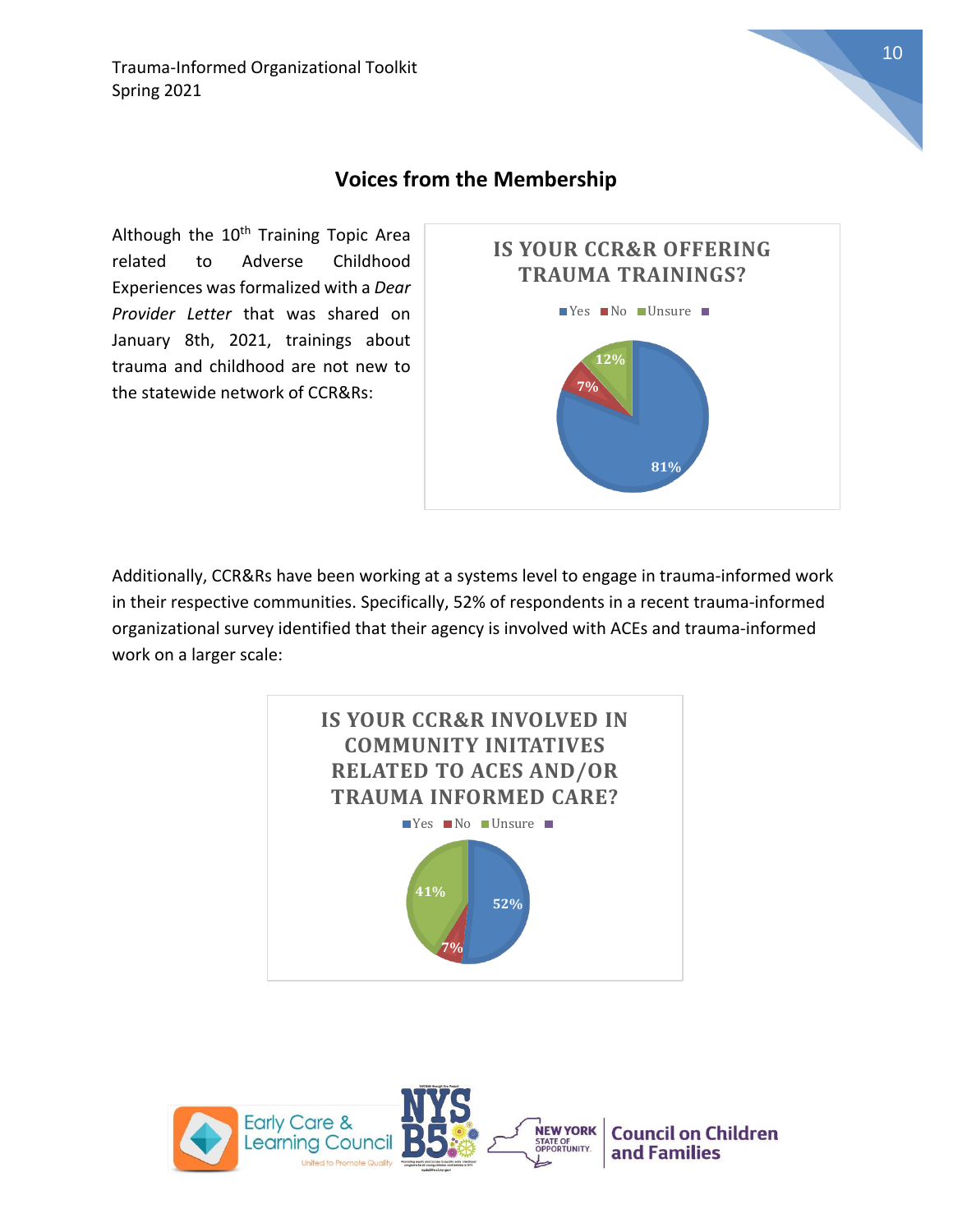Some examples that were shared of the ways in which CCR&Rs are engaging in this work on a community, regional and/or state-level include, but are not limited to:

- Attention to Trauma Informed Care During New Staff Orientation
- Initiating Trauma-Informed Care Committees Internally, at the CCR&R
- Resilience in Action Grant, Health Foundations for Western & Central New York
- County-Specific Resilience Initiatives (IE Chautauqua County Resilience Initiative; Oswego County Trauma Informed Collaborative, Dutchess County ACEs Task Force)
- Collaborations with:
	- Local United Way Foundations
	- Regional Networks of Child and Family Service Agencies
	- Local Departments of Mental Health
	- County-Specific Trauma Informed Collaboratives (IE Oswego County Trauma Informed Collaborative, Allegany County Coalition, Schoharie County ACEs Committee, Building Resiliency in Essex Families)
- Participation in Coalitions Such As:
	- New York State Infancy Leadership Circles
	- Drug Free Irondequoit
	- Pyramid Hubs
	- NYS HEARTS Initiative
	- Local "Be the One" Committees with Child and Family Welfare Organizations
- Participating in Statewide Awareness and Prevention Efforts, Such As:
	- Pinwheels for Prevention
	- Screening of Documentaries (IE: "Resilience")

Finally, during March 2021, the following staff and departments have been identified by their peers as trauma informed champions locally, regionally, and statewide:

#### Region 1:

- Amy Lehman, Belinda Knight, Jennifer Morgan Burt, Allegany County Community Opportunities and Rural Development, Inc.
- Beverly McArthur, Niagara Community Action Programs, Inc
- Beth Faulkner, Chautauqua County Child Care Council
- Infant & Toddler Specialists and Infant and Toddler Mental Health Consultants, Child Care Resource Network

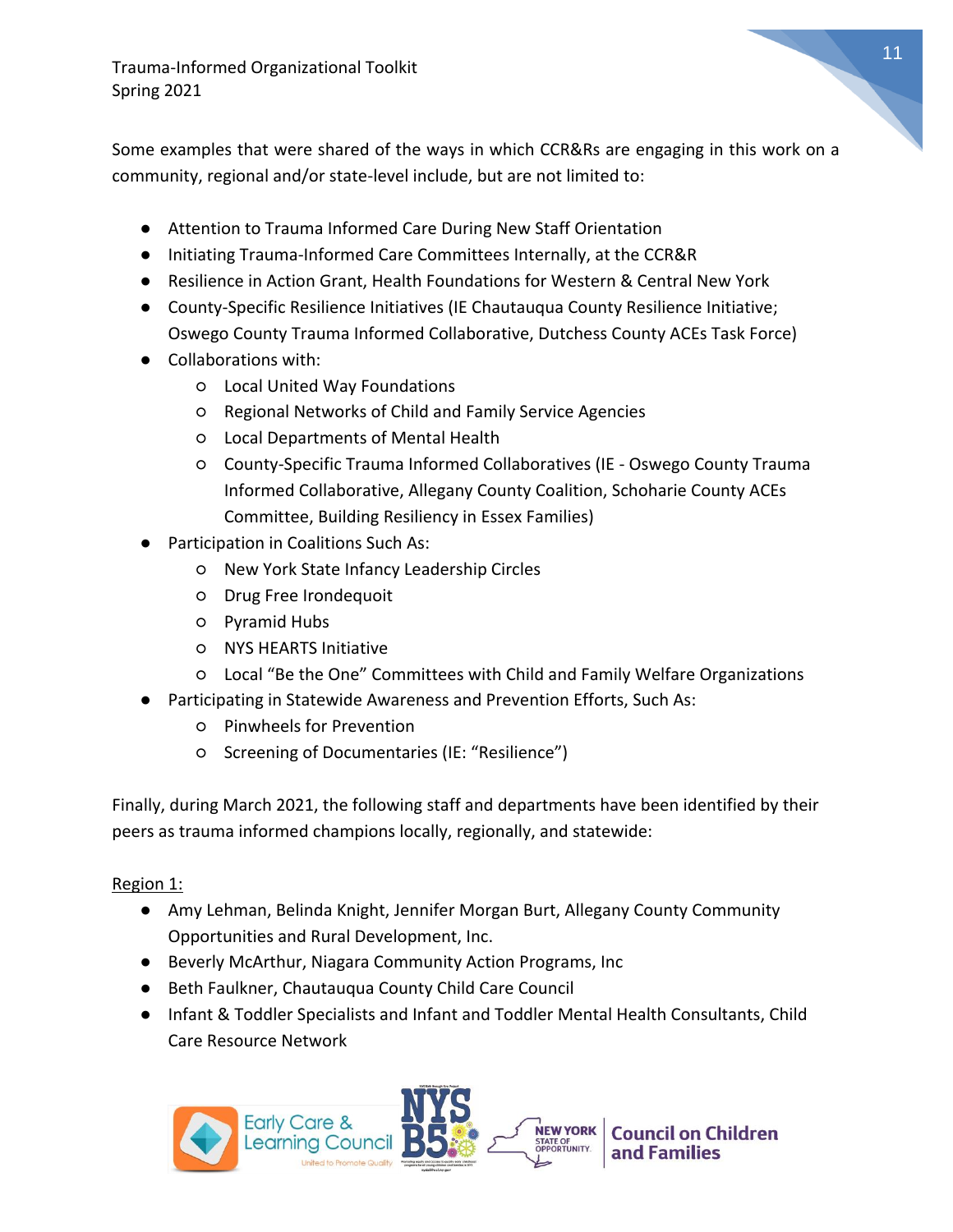- Community Opportunities Staff, Allegany County Community Opportunities and Rural Development, Inc.
- Training Staff, Niagara Community Action Programs, Inc

#### Region 2:

- Jeff Pier, Rose Shufelt, Child Care Council, Inc
- Carla Hibbard, Elizabeth Ryder, and Margie Lawlor, Child Care Aware of Steuben and Schuyler
- Infant and Toddler Mental Health Consultant Staff, Child Care Council, Inc

#### Region 3:

- Richelle Singer, Tammy Ablang, Ellen Olsen, Lindsey Behr, Child Care Council of Oneida County, Cornell Cooperative Extension
- Casey Miner, Kristy Sherman, Lisa Potter, Child Care Solutions
- Cori Lesher, Angie Vanwormer, Community Action Planning Council of Jefferson County, Inc
- Executive Director and Program Coordinator, St. Lawrence Child Care Council Inc.
- Jude Rose, Melissa Perry Child Development Council of Central New York, Inc.
- Christina Wilson, Brandi Korproski, Integrated Community Planning Council of Oswego County, Inc
- Leslie Vermaat, Family Enrichment Network, Inc.
- The Family Support Services Staff, Child Development Council of Central New York, Inc
- Infant Toddler Mental Health Consultants, Infant Toddler Mental Health Specialist, Child Care Solutions
- The Training Department, Child Care Solutions

#### Region 4:

- Kim Polstein and the Mental Health Team, Brightside Up
- Shelly Bartow, Demetra Alberti, Delaware Opportunities, Inc.
- Adverse Childhood Experiences Training Staff, Brightside Up

#### Region 5:

● Sumon Chin, Amy Eng, Chinese-American Planning Council

#### Region 6:

- Kathy Halas, Child Care Council of Westchester, Inc
- Kathleen Murphy, Child Care Council of Dutchess & Putnam, Inc.

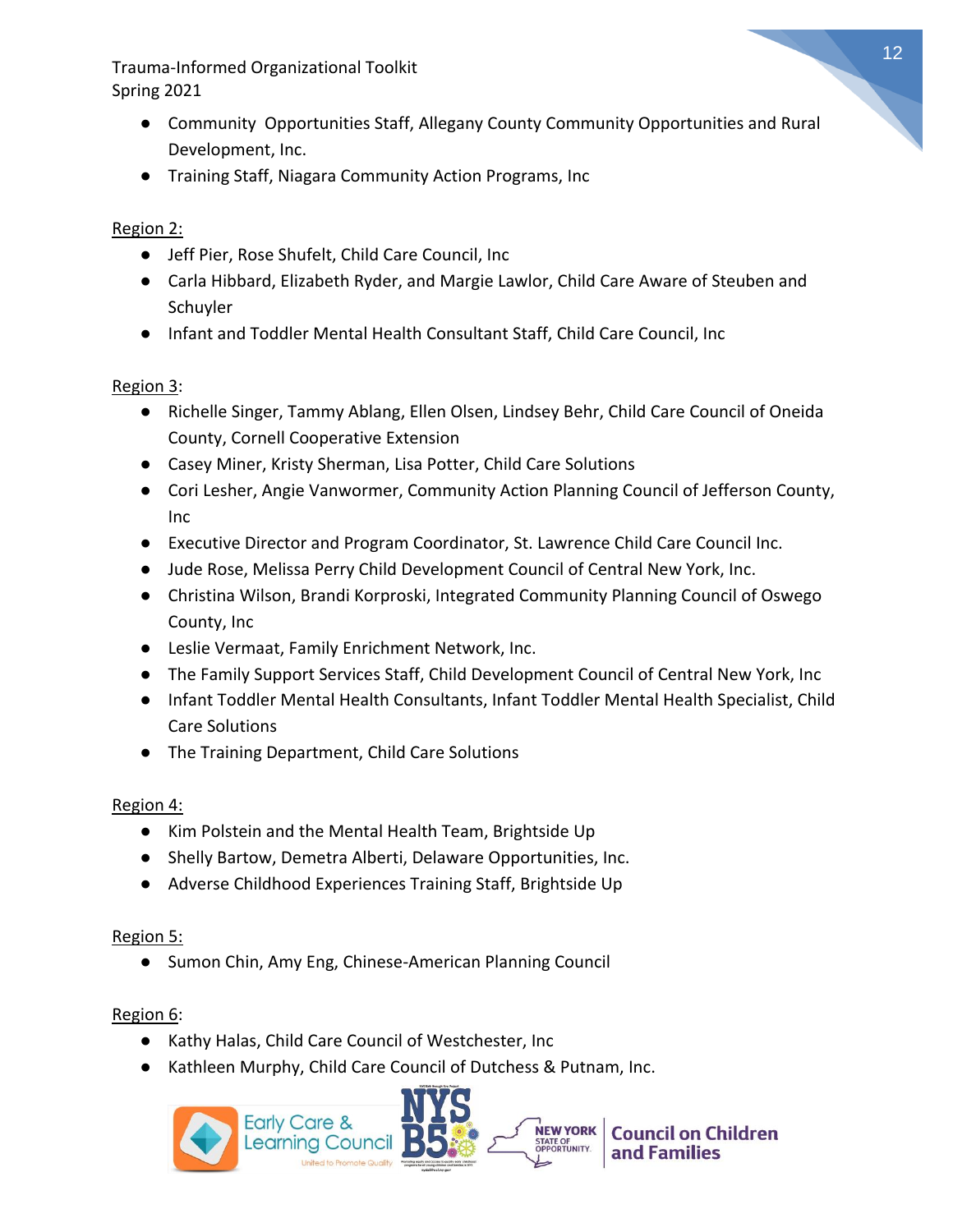- Professional Development Staff, Registration Department, Child Care Council of Westchester, Inc
- Infant Toddler Specialists, Child Care Council of Dutchess & Putnam, Inc.

Region 7:

- Joy Conolly, Child Care Council of Nassau, Inc.
- Joan Rocchetta, Colleen Farrell, Emily Torres, Denise Ham, Child Care Council of Suffolk, Inc.

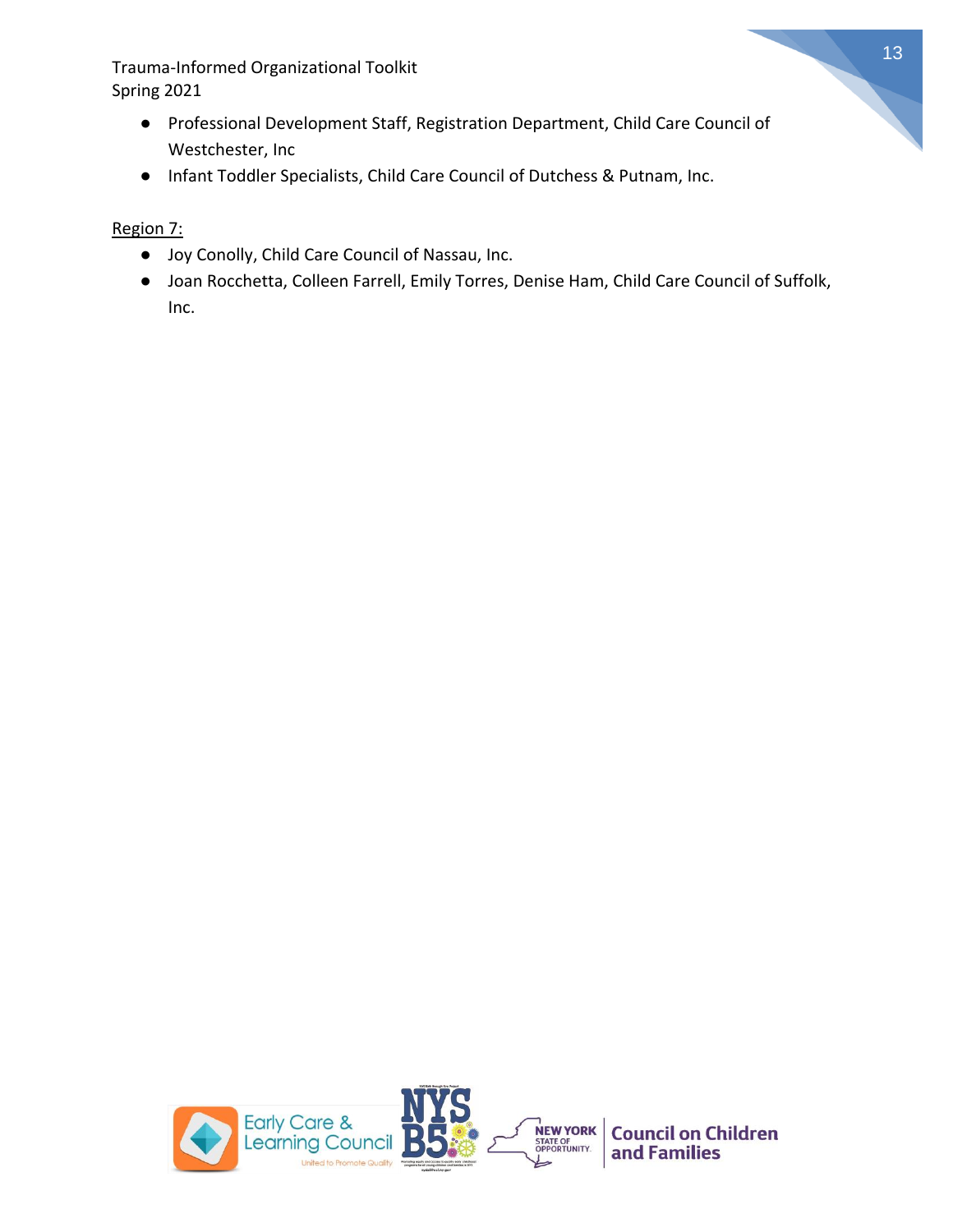#### **Trauma-Informed Organizational Domains**

In March 2021, the Early Care & Learning Council launched a survey to executive directors and senior staff at the CCR&R agencies, which was adapted from an agency self-assessment that was created by the Trauma Informed Care Project, out of Iowa. The purpose of this survey was twofold. First, this gave the opportunity to survey the current landscape of traumainformed organizational practices in the network, and also to provide an idea of where support could be offered by providing training and technical assistance. Secondly, if a CCR&R and/or region was or is in a place where they were/are considering creating and implementing a trauma informed organizational plan,

*Organizational Domains Explored by the Self Assessment*

- 1. Supporting Staff Development; 2. Creating a Safe and Supportive Environment;
- 3. Referral, Assessing and Planning Services;
- 4. Involving Parents, Families, Providers
- 5. Adapting Policies

this gave them a starting place or a roadmap of where to begin.

In each section for each domain, participants had the opportunity to reflect on and respond based on the experiences at their CCR&R over the past twelve months. Respondents were not asked to evaluate individual performance, but rather the practices of the agency as a whole. Ultimately, the Executive Director and Senior Leadership of a CCR&R determined how much or little their agency would participate.

Overall, the network was responsive to this trauma-informed agency self-assessment, with feedback provided from seven out of seven of the regions. Responses were most received from full time employees (92.2%), although some part time employees did share their feedback as well (7.2%). Specifically, Senior Leadership (15.7%), Licensors and Regulators (13.1%), Trainers (9.8%), Infant & Toddler or Early Childhood Specialists (9.2%) and CEOs/Executive Directors (9.2), and those who identified their roles as "Other" (15.7%) were among staff represented with the highest response rate. Perspectives and feedback were also shared by staff in with the following roles and/or titles: Data Administrators, CACFP, Referral Specialists, State or Local Advocacy Staff, Member of the Finance Department, Marketing and/or Communications Staff, Administrative or Front Office Staff, Director/Coordinator of ITS/ITMHC Services, and Infant and Toddler Mental Health Consultants.

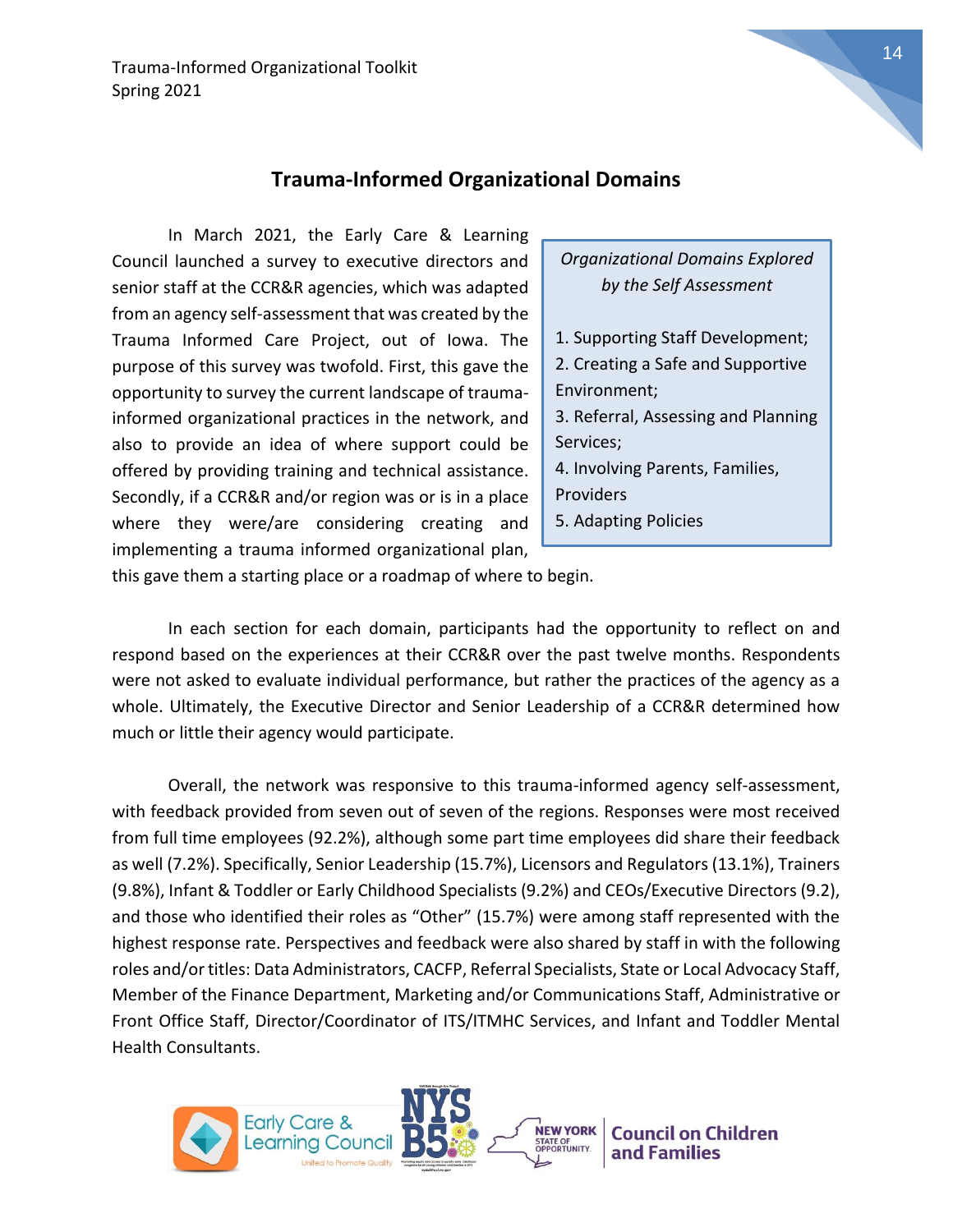One area to consider is that the survey asked respondents to consider their organizational practices over the past twelve months, a timeline that coincided with a global pandemic and many instances of social unrest.

Consistent with the mission and values of the Trauma Advisory Group, it is the ultimate recommendation that:

*CCR&Rs strive to reflect the trauma-informed organizational practices and values that they are trying to promote within early care and education. It would be best practice for CCR&R's to strive to nurtures practices and deliver services embedded with safety, choice, collaboration, trustworthiness, attention to cultural, historical, and gender issues and empowerment within our statewide network of CCR&Rs*.

From a broad perspective, guided by the Trauma Informed Organizational Survey and current practices of the CCR&Rs, this includes:

- Developing written statements that outline a commitment to understanding trauma and engaging in trauma informed practices.
- Providing universal training about traumatic stress and adverse childhood experiences to all staff at all levels of the organization.
- Creating opportunities to learn about ways in which their own stress impacts the work they guide with providers, children, and families.
- Creating opportunities for providers, families, and others who utilize CCR&R services to provide ongoing feedback, or to serve in an advisory capacity to improve the agency.
- Providing multiple avenues of information that is digestible to different cultures and languages.

Concretely, this may include:

- Utilizing ACEs Institute Trainers to provide, at minimum, the 101-Level of the ACEs Institute Training to all staff.
- Work with Senior Leadership to build "buy in" and recognition that being traumainformed is relevant for all staff, regardless of their role or responsibilities.
- Create a timeline, and further create a written commitment to this work.
- Developing a CCR&R-specific, or regional trauma work group to help to guide and pace work related to trauma informed organizational practices, intentionally.

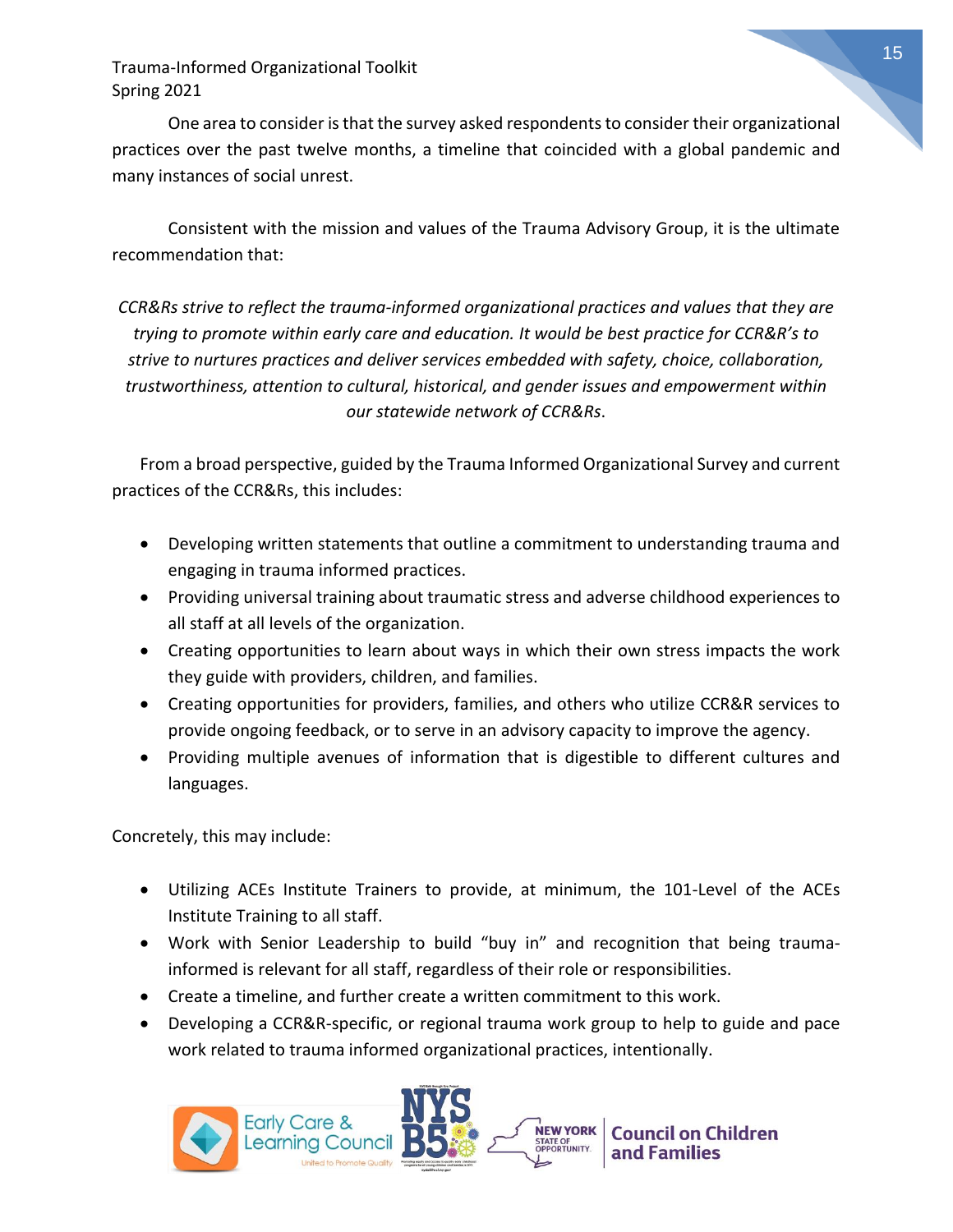- Review the statewide, regional, and local data shared in this survey. Find ways to continue to enhance the areas of strength and create an action plan to begin to address the areas of improvement.
- Revisit policies and practices that allow those served by CCR&Rs to provide feedback and enhance the quality of services that are provided.
- Review brochures, websites, one-page handouts, and flyers posted in the physical space of the CCR&R. Ask: is there attention to local and trauma specific resources that could benefit not only the community we serve, but also any staff member in need; are our resources available to those who speak and understand the English language? How would those who do not speak English gain full access to our resources?

The subsections that follow will further define, guided by the Trauma Advisory Group, and outline each domain. This will include statewide data, as shared by the CCR&R's in early 2021. Specifically, it will highlight the top areas of strength and the main areas of improvement, as guided by the Trauma Informed Organizational Survey and identified by the CCR&R staff. For a complete list of all topic areas identified within each domain, please refer to Appendix A (Page 22)

#### *Supporting Staff Development*

This domain, which includes attention to training and technical assistance, as well as opportunities for supervision, is defined as follows:

> "The process of providing trauma-informed training, education and technical assistance, as well as, supervision, support, and self-care to cultivate each employee's professional and personal growth"

Trauma Advisory Group, 2021

When considering the topics posed, CCR&R staff were guided with the following prompts for each sub-category in this domain:

- Training and Technical Assistance: "Over the past 12 months, my CCR&R provided training, education, and technical assistance to its staff about…"
- Staff Supervision, Support and Self Care: "Over the past 12 months, my CCR&R provided the following opportunities related to supervision, support, and self care…"

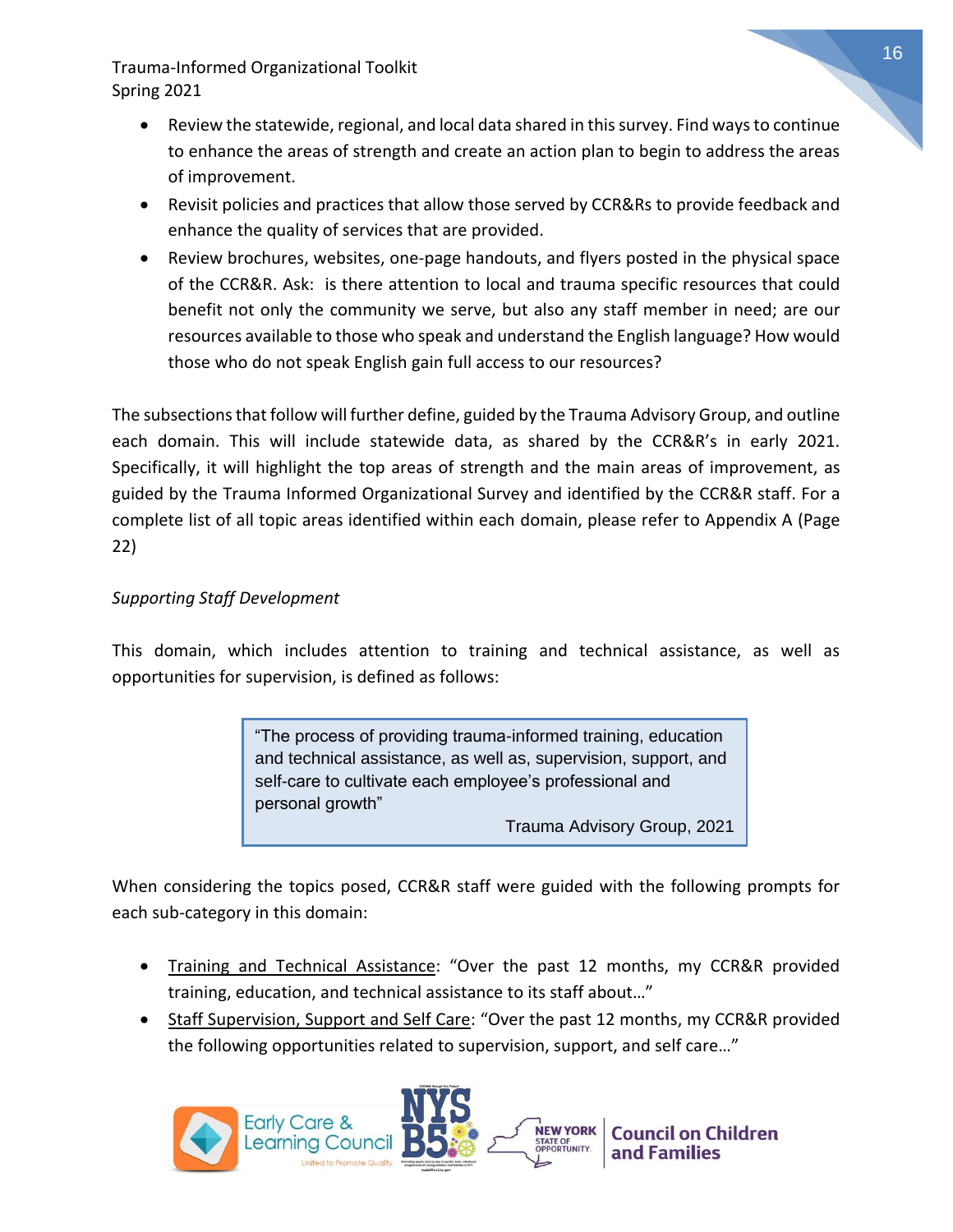| Areas to Consider                                  | Areas of Strength                                                                                                                                                                                                 | Areas of Improvement                                                                                                                                                                                                                                                                                                                                                                           |
|----------------------------------------------------|-------------------------------------------------------------------------------------------------------------------------------------------------------------------------------------------------------------------|------------------------------------------------------------------------------------------------------------------------------------------------------------------------------------------------------------------------------------------------------------------------------------------------------------------------------------------------------------------------------------------------|
| <b>Training and Technical</b><br>Assistance        | • How trauma affects a<br>child's development<br>• Traumatic Stress<br>• How trauma affects a<br>child's attachment to<br>their caregivers                                                                        | • Cultural differences in<br>how people understand<br>and respond to trauma<br>• How working with<br>trauma survivors impacts<br>staff<br>• De-escalation strategies<br>(i.e. ways to help people<br>to calm down before<br>reaching the point of<br>crisis)                                                                                                                                   |
| <b>Staff Supervision, Support</b><br>and Self Care | • My CCR&R has a formal<br>system for reviewing staff<br>performance<br>• Staff have regular staff<br>meetings<br>• My CCR&R provides<br>opportunities for staff<br>input into program<br>and/or agency practices | · Outside consultants with<br>expertise in trauma<br>provide on-going<br>education and<br>consultation<br>• Part of supervision time<br>is used to help staff<br>members understand<br>how their stress reactions<br>impact their work with<br>children, families, and<br>providers<br>• Part of supervision time<br>is used to help staff<br>members understand<br>their own stress reactions |

#### *Creating a Safe and Supportive Environment*

This domain, which includes attention to the physical and emotional environment of the CCR&R, is defined as:

"The ability to cultivate an environment where employees can safely process topics that come up during interactions with families and providers, as well as during training, education, and technical assistance. This may include attention to the physical setting, staff emotional wellness, ETC."

Trauma Advisory Group, 2021

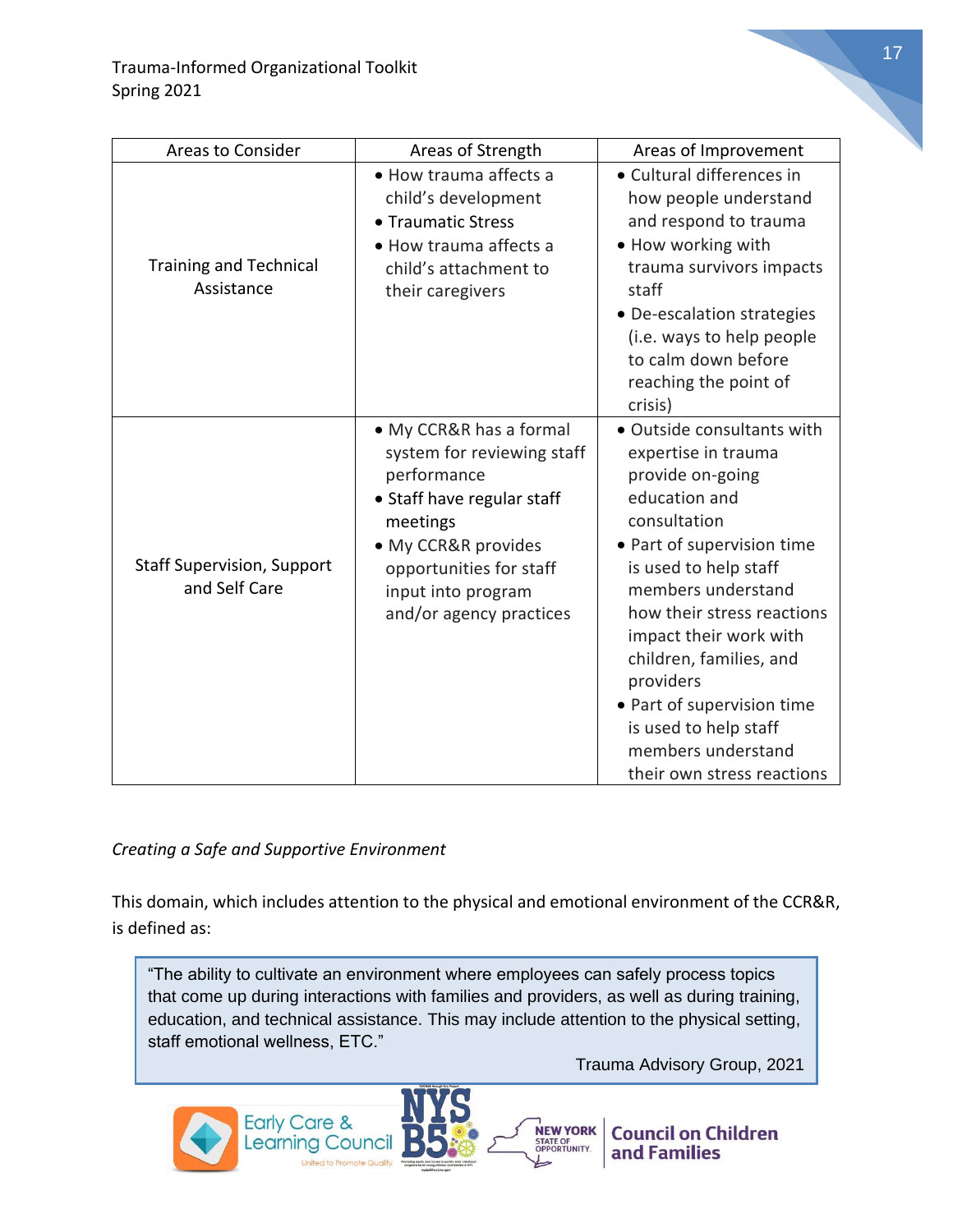When considering the topics posed, CCR&R staff were guided with the following prompts for each sub-category in this domain:

- Establishing a Safe Physical Environment: "At my CCR&R, over the past 12 months …"
- Establishing a Supportive Environment: "At my CCR&R, over the past 12 months …"

| Areas to Consider                               | Areas of Strength                                                                                                                                                                                                                                                                                                                                                                                                                                                                                                                                 | Areas of Improvement                                                                                                                                                                                                                                                                                                                                                                                                                                                                                                                        |
|-------------------------------------------------|---------------------------------------------------------------------------------------------------------------------------------------------------------------------------------------------------------------------------------------------------------------------------------------------------------------------------------------------------------------------------------------------------------------------------------------------------------------------------------------------------------------------------------------------------|---------------------------------------------------------------------------------------------------------------------------------------------------------------------------------------------------------------------------------------------------------------------------------------------------------------------------------------------------------------------------------------------------------------------------------------------------------------------------------------------------------------------------------------------|
| Establishing a Safe Physical<br>Environment     | • The common areas within<br>the organization are well<br>lit<br>• The bathrooms are well<br>lit                                                                                                                                                                                                                                                                                                                                                                                                                                                  | • The organization provides<br>a space for children to<br>play<br>• The organization provides<br>families, providers and<br>other visitors to the<br><b>CCR&amp;R</b> with opportunities<br>to make suggestions<br>about ways to improve or<br>change the physical space                                                                                                                                                                                                                                                                    |
| <b>Establishing a Supportive</b><br>Environment | • My program is flexible<br>with procedures if<br>needed, based on<br>individual circumstances<br>• There are private spaces<br>for staff and family<br>members, providers<br>and/or other visitors to<br>the CCR&R to discuss<br>personal issues<br>• My CCR&R has policies in<br>place to handle any<br>changes in schedules (IE -<br>weather related closures,<br>crisis related closers or<br>schedule changes)<br>• Staff does not discuss the<br>personal issues of one<br>family and/or provider<br>with another family<br>and/or provider | • CCR&R and program<br>information is available in<br>different languages<br>• Staff, families, providers<br>and other visitors to the<br>CCR&R are able to be<br>supported and<br>understood in their native<br>languages within the<br>agency<br>• My CCR&R has regularly<br>scheduled procedures<br>and opportunities for<br>families, providers and<br>other visitors to the<br>agency to provide input<br>• Outside agencies with<br>expertise in cultural<br>competence and humility<br>provide on-going training<br>and consultation |

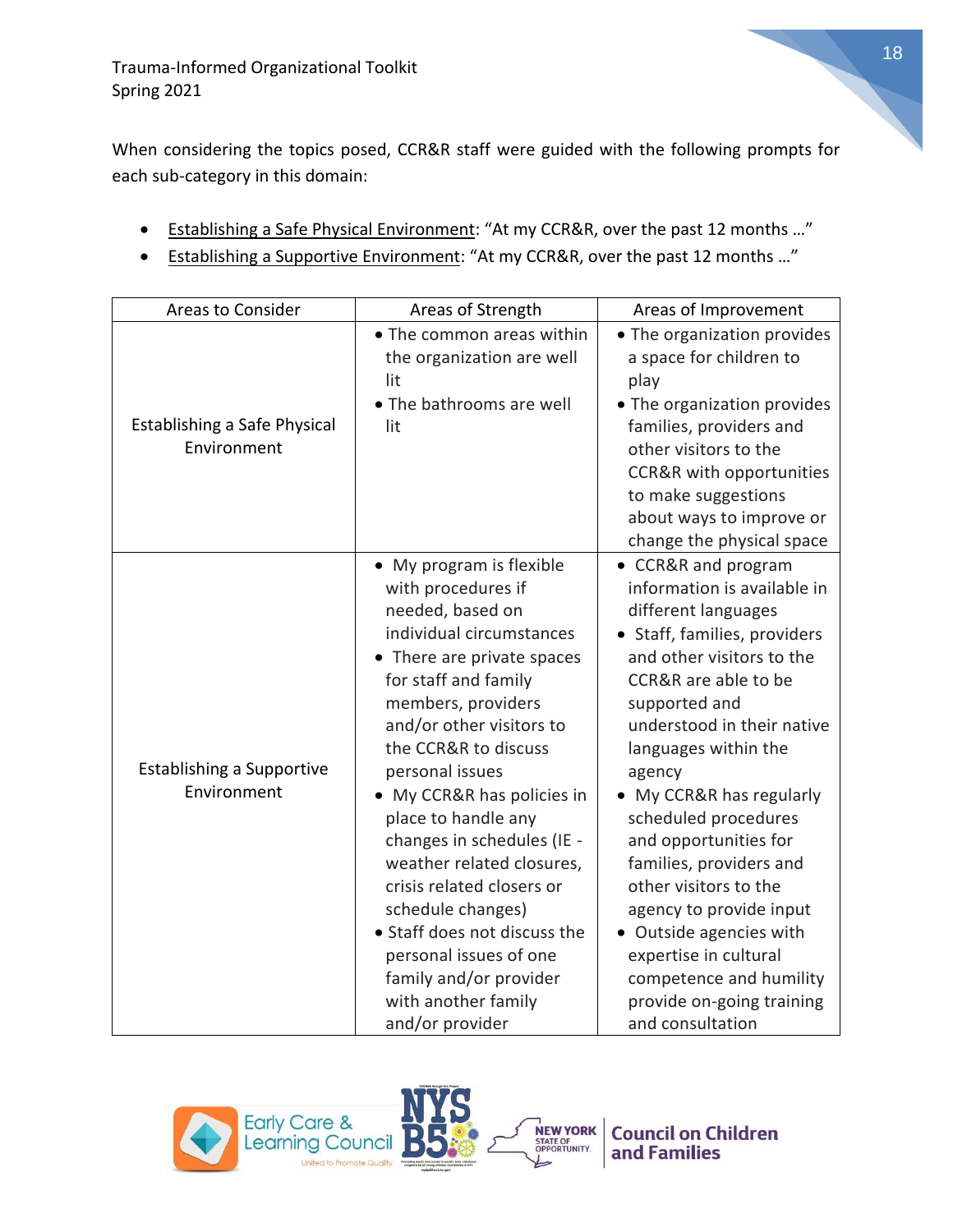

*Referral, Assessing and Planning Services*

This domain, which includes attention to four sub-categories, is defined as:

"Tools for administrators, providers, and survivor-consumers to use in the development, implementation, evaluation, and ongoing monitoring of trauma-informed programs." Trauma Advisory Group, 2021

When considering the topics posed, CCR&R staff were guided with the following prompts for each sub-category in this domain:

- Referral Services and/or Planning for IT, ITMH, Educational or Technical Assistance Services: "At my CCR&R, our documentation and processes for referral, licensing, regulation, IT, ITMH, Educational and/or Technical Assistance services include questions about…"
- The Process for Starting and/or Engaging in Services with the CCR&R: "At my CCR&R..."
- Referral, Intake and Assessment Follow Up: "At my CCR&R..."
- Developing Goals and Plans: "At my CCR&R…"

| <b>Areas to Consider</b>        | Areas of Strength            | Areas of Improvement        |
|---------------------------------|------------------------------|-----------------------------|
| Referral Services and/or        | • Children's achievement     | • Cultural Backgrounds      |
| Planning for IT, ITMH,          | of developmental tasks       | • Personal Strengths        |
| <b>Educational or Technical</b> | • Social supports in the     |                             |
| <b>Assistance Services</b>      | family and the community     |                             |
|                                 | • We inform families,        | • We provide an adult       |
| The Process for Starting        | providers and others         | translator for the referral |
| and/or Engaging in Services     | seeking CCR&R services       | and engagement process      |
| with the CCR&R                  | the reasons why              | if needed                   |
|                                 | questions are being asked    |                             |
|                                 | • Based on referral services |                             |
|                                 | and/or initial processes     |                             |
|                                 | and discussions with         |                             |
| Referral, Intake and            | families, providers or       |                             |
| Assessment Follow Up            | others seeking support       |                             |
|                                 | from my CCR&R, adults        |                             |
|                                 | &/or children are referred   |                             |
|                                 | for specific services as     |                             |
|                                 | necessary                    |                             |





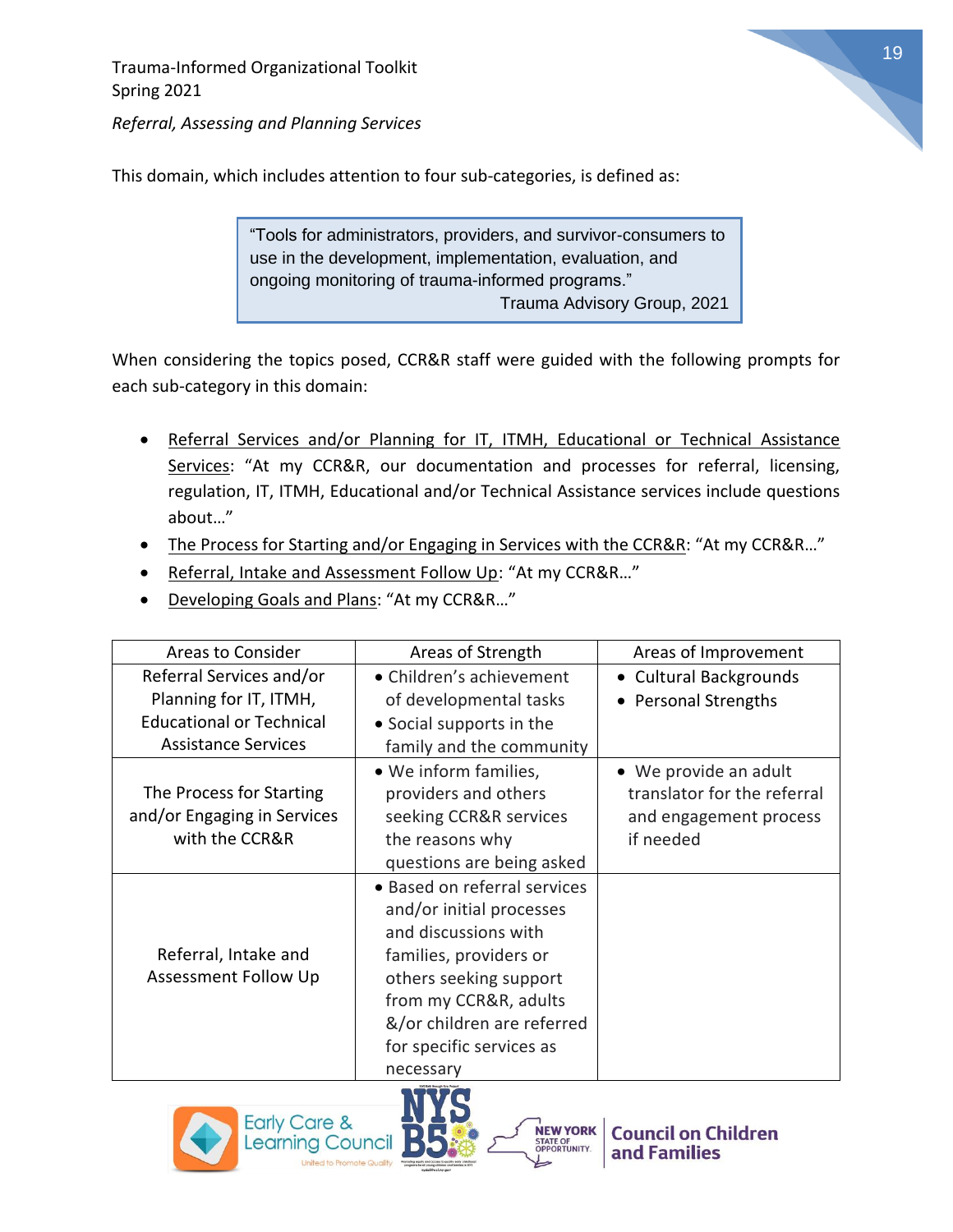|                            | • Staff collaborate with    | • Before the delivery of   |
|----------------------------|-----------------------------|----------------------------|
|                            | family members,             | any services, supports,    |
| Developing Goals and Plans | providers and others        | training, and/or technical |
|                            | seeking CCR&R services in   | assistance are complete,   |
|                            | setting their goals for the | family members,            |
|                            | service or support that     | providers, and other's     |
|                            | will be provided            | seeking CCR&R services,    |
|                            |                             | together with staff        |
|                            |                             | develop a plan to address  |
|                            |                             | any future needs           |

*Involving Parents, Families, Providers*

This domain, which does not include any sub-categories, is defined as:

"Families, Providers and Others Seeking CCR&R Services have the opportunity to give feedback on the agency's services using strategies supported by principles of trauma informed organizational practices." Trauma Advisory Group, 2021

When considering the topics posed, CCR&R staff were guided with the following prompt:

• "Over the past 12 months, at my CCR&R…"

| Areas of Strength                                                                                                                                                                                                                                                                                                                  | Areas of Improvement                                                                                                  |
|------------------------------------------------------------------------------------------------------------------------------------------------------------------------------------------------------------------------------------------------------------------------------------------------------------------------------------|-----------------------------------------------------------------------------------------------------------------------|
| • Current family members, providers, and<br>others using CCR&R services are given<br>opportunities to evaluate the program and<br>offer their suggestions for improvement in<br>anonymous and/or confidential ways (e.g.<br>suggestion boxes, regular satisfaction<br>surveys, meetings focused on necessary<br>improvements, etc) | • We recruit former family members,<br>providers, and others using CCR&R<br>services to serve in an advisory capacity |

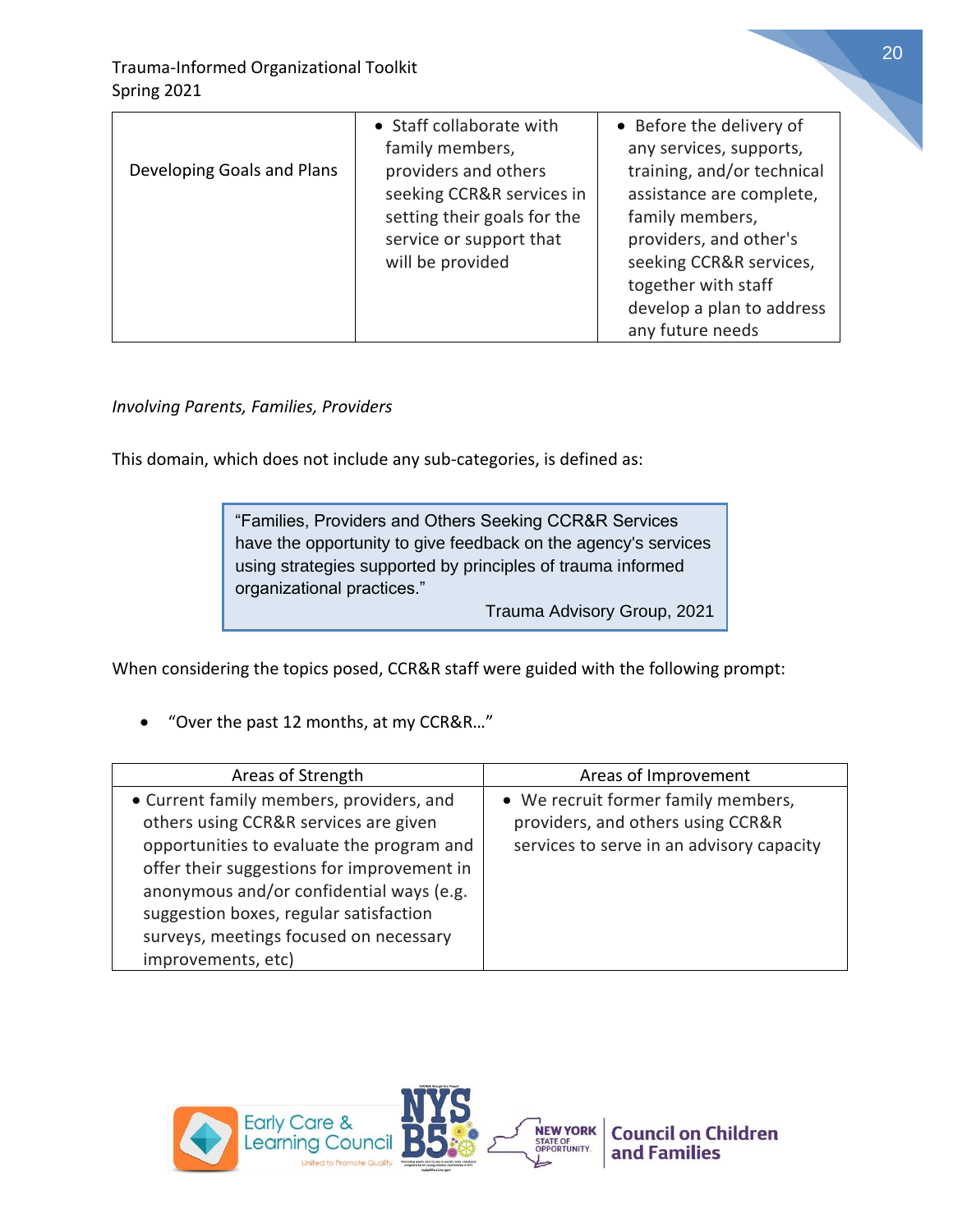

*Adapting Policies* 

This domain, which includes attention to written policies and the process of reviewing existing policies, is defined as:

> "Assesses how well the organization creates, or reviews and revises policies that reflect adherence to trauma-informed principles."

> > Trauma Advisory Group, 2021

When considering the topics posed, CCR&R staff were guided with the following prompts for each sub-category in this domain:

- Creating Written Policies: "Over the past 12 months, my CCR&R has…"
- Reviewing Policies: "Over the past 12 months, my CCR&R…"

| Areas to Consider         | Areas of Strength                                                                                                                                                                                                                                                                    | Areas of Improvement                                                                                                                                                                                                                                                                                                 |
|---------------------------|--------------------------------------------------------------------------------------------------------------------------------------------------------------------------------------------------------------------------------------------------------------------------------------|----------------------------------------------------------------------------------------------------------------------------------------------------------------------------------------------------------------------------------------------------------------------------------------------------------------------|
| <b>Written Policies</b>   | • A written policy outlining<br>professional conduct for<br>staff (e.g. boundaries,<br>responses to family<br>members, providers<br>and/or others seeking<br>CCR&R services etc).<br>• A written commitment to<br>demonstrating respect for<br>cultural differences and<br>practices | • A written policy outlining<br>program responses to<br>family member, provider<br>and/or staff crisis (i.e. Self<br>harm, suicidal thinking,<br>and aggression towards<br>others<br>• A written statement that<br>includes a commitment to<br>understanding trauma<br>and engaging in trauma-<br>informed practices |
| <b>Reviewing Policies</b> | • Involves staff in its review<br>of policies.                                                                                                                                                                                                                                       | • Reviews its policies on a<br>regular basis to identify<br>whether they are<br>sensitive to the needs of<br>trauma survivors.<br>• Involves family members,<br>providers, and others<br>who have sought out<br><b>CCR&amp;R services in its</b><br>review of policies.                                              |



**Council on Children** and Families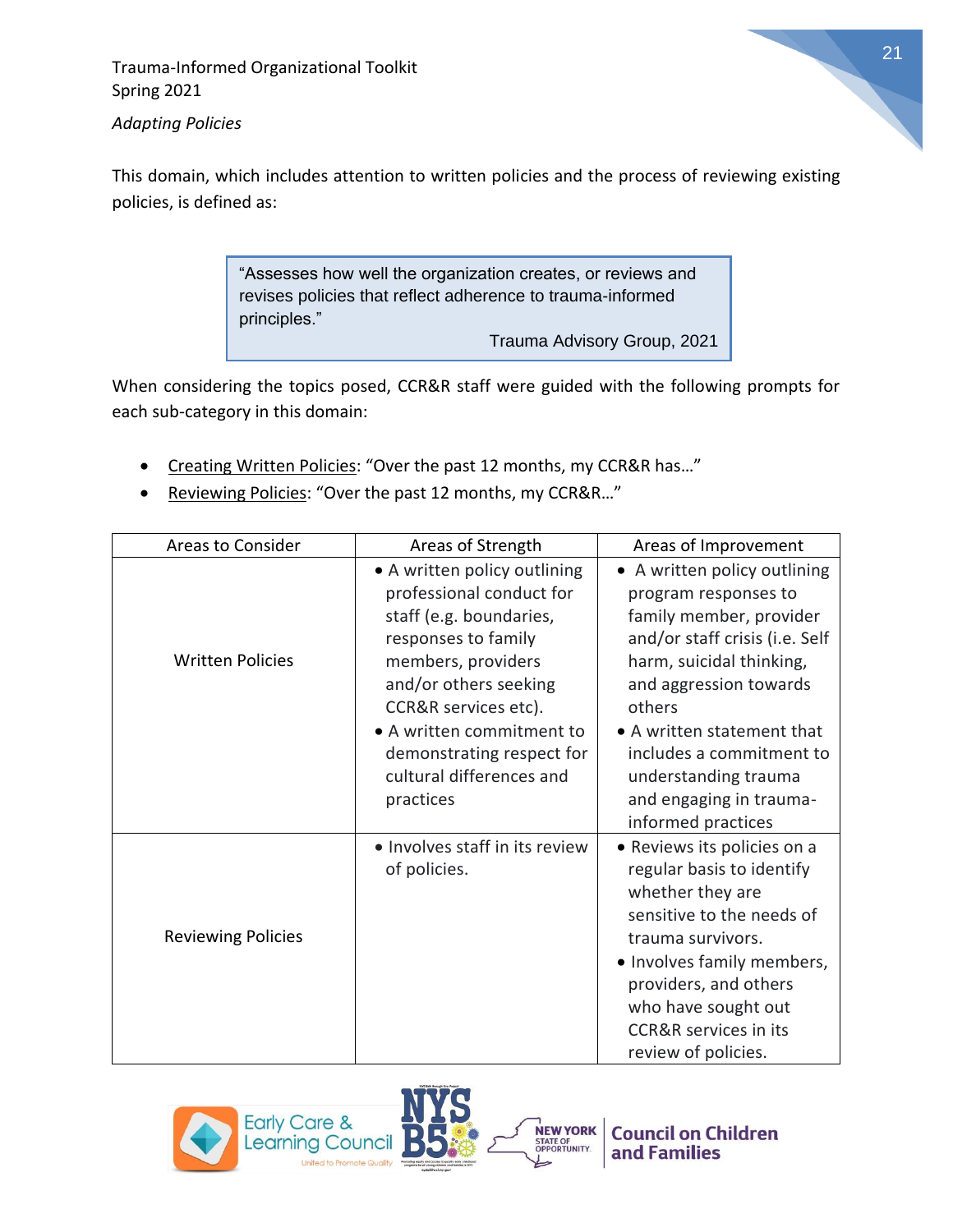

22

# **Direction for Future Work and Editions of the Trauma-Informed Organizational Toolkit**

As we know, research continues to show that roughly 62% of adults surveyed have experienced at least one ACE before the age of 18, meaning that these experiences are still common and have potential impacts for children, families, providers, CCR&R staff and our local communities.

*"The single most important thing that we need today is the courage to look this problem in the face and say, this is real, this is all of us. I believe that we are the movement"*

Dr. Nadine Burke Harris

Implementing, and considering ways to implement a more intentional focus on trauma-informed values is not an end point, but rather an ongoing effort in continuous reflection and learning. Each CCR&R has a different beginning point. The Trauma Informed Organizational Survey and the launch of this first edition Toolkit, including the strategies shared by the network, are opportunities to start to consider approaches to this work, not only as individual CCR&R agencies, but as a collective statewide network.

Similarly, the recommendations and guidance shared in this toolkit are only the beginning. As opportunities arise to enhance our learning and practices in these areas, the Trauma Advisory Group also recommends, in addition to those strategies identified in previous sections, seeking opportunity to expand knowledge and practices related to:

Integrating Trauma Informed Values and Practices into CCR&R Norms Enhancing Cultural Humility Developing Specific Human Resources Guidance (guided by these principles) Building a Better Understanding of the History of the Trauma Informed Movement Continuing to Find Opportunities for Attention to Staff Wellness Identifying Realistic Timeframes for Organizational Change Evaluating and Assessing Change Process Towards a Trauma Informed CCR&R Network

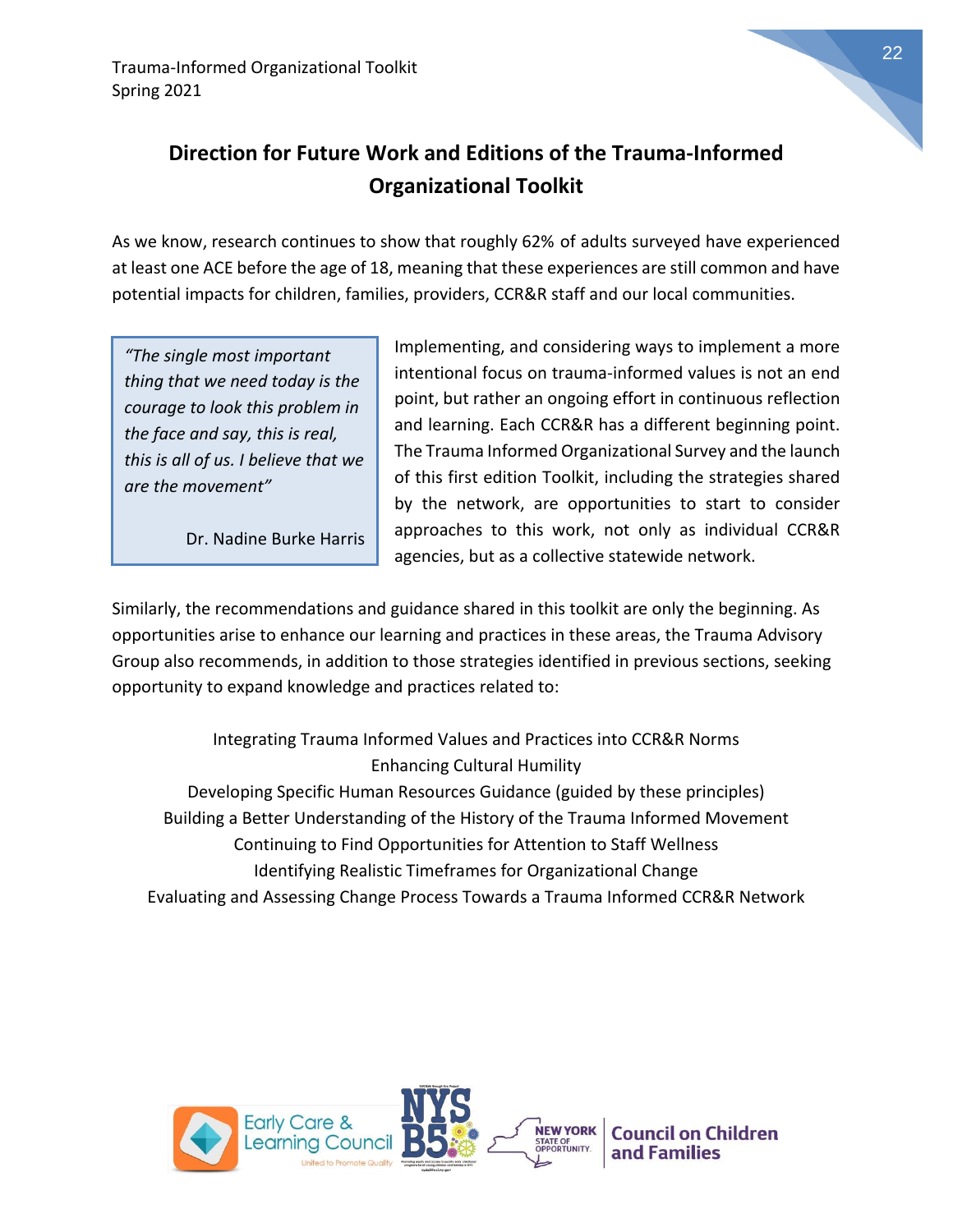

# **Appendix A**

Statewide Reponses to Each Domain from the Trauma-Informed Organizational Self-Assessment

The section that follows identifies all topics identified in the trauma-informed organizational self-assessment, ordered from highest to lowest, based on CCR&R staff feedback. Specifically, each area was ordered based on the highest percentage of staff that responded with "strongly agree" and "agree".

*Supporting Staff Development:*

| Training, Education, and Technical Assistance                         |                                 |  |
|-----------------------------------------------------------------------|---------------------------------|--|
| Percentage of Respondents that Identified<br><b>Survey Topic Area</b> |                                 |  |
|                                                                       | <b>Strongly Agree and Agree</b> |  |
| How trauma affects a child's development                              | 70.7%                           |  |
| <b>Traumatic Stress</b>                                               | 69.5%                           |  |
| How trauma affects a child's attachment to                            | 68.4%                           |  |
| their caregivers                                                      |                                 |  |
| The relationship between mental health and                            | 66.9%                           |  |
| trauma                                                                |                                 |  |
| How traumatic stress affects the brain and                            | 65.2%                           |  |
| body                                                                  |                                 |  |
| Different cultural issues (e.g. different                             | 62.9%                           |  |
| cultural practices, beliefs, rituals).                                |                                 |  |
| How to help children, families and providers                          | 60.4%                           |  |
| manage their feelings (e.g. helplessness,                             |                                 |  |
| rage, sadness, terror) when it is appropriate                         |                                 |  |
| to do so, or within the scope of ones job                             |                                 |  |
| responsibilities                                                      |                                 |  |
| The relationship between childhood trauma                             | 55.7%                           |  |
| and adult re-victimization (e.g. domestic                             |                                 |  |
| violence, sexual assault)                                             |                                 |  |
| How to establish and maintain healthy                                 | 55.1%                           |  |
| professional boundaries                                               |                                 |  |
| Cultural differences in how people                                    | 49.7%                           |  |
| understand and respond to trauma                                      |                                 |  |
| How working with trauma survivors impacts                             | 46.1%                           |  |
| staff                                                                 |                                 |  |



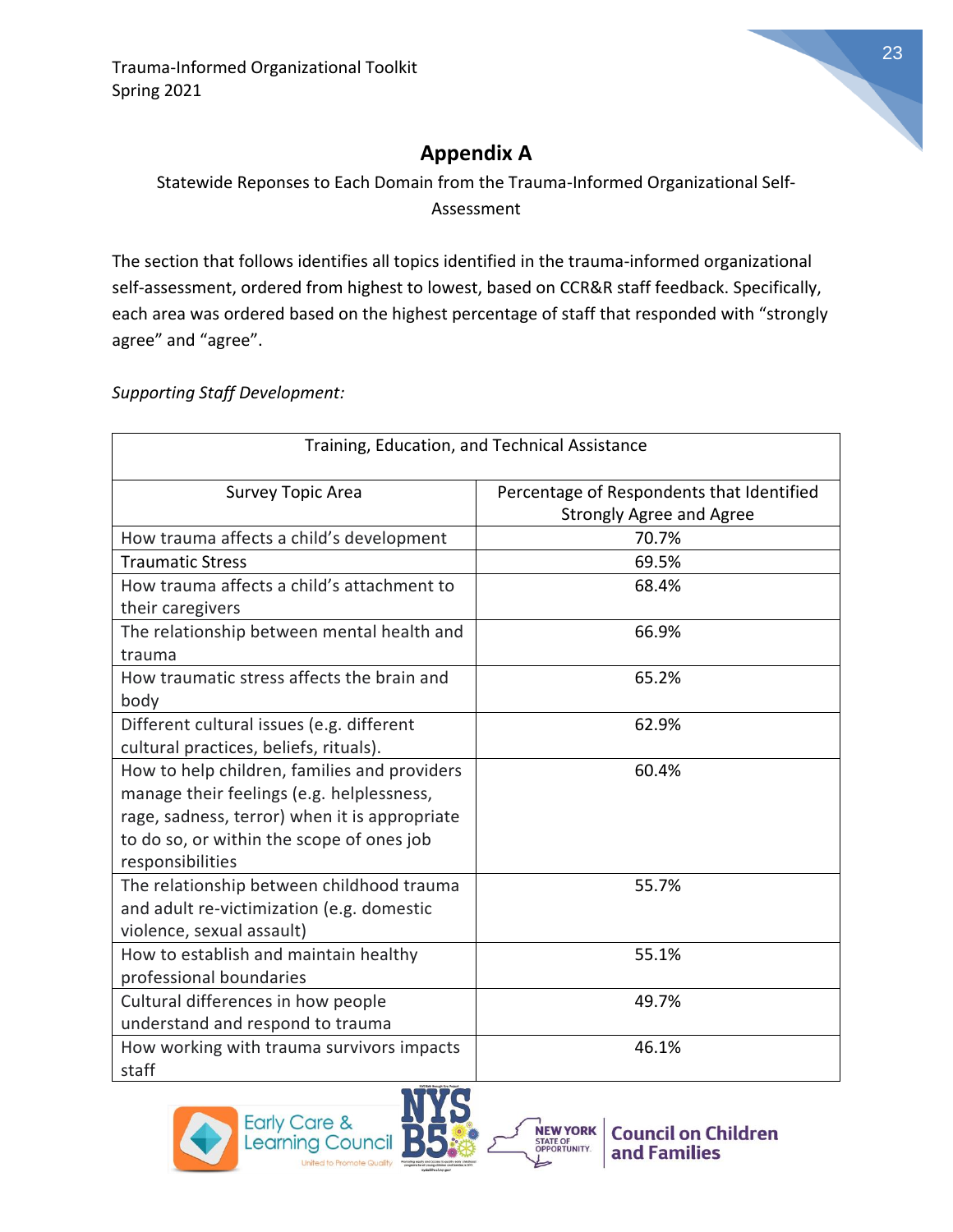| De-escalation strategies (i.e. ways to help | 42.8% |
|---------------------------------------------|-------|
| people to calm down before reaching the     |       |
| point of crisis)                            |       |

| Staff Supervision, Support and Self Care       |                                           |
|------------------------------------------------|-------------------------------------------|
| <b>Survey Topic Area</b>                       | Percentage of Respondents that Identified |
|                                                | <b>Strongly Agree and Agree</b>           |
| My CCR&R has a formal system for               | 91.6%                                     |
| reviewing staff performance                    |                                           |
| Staff have regular staff meetings              | 90.3%                                     |
| My CCR&R provides opportunities for staff      | 88%                                       |
| input into program and/or agency practices     |                                           |
| My CCR&R provides opportunities for on-        | 78.3%                                     |
| going staff evaluation of the program and/or   |                                           |
| agency                                         |                                           |
| My CCR&R offers help to staff members to       | 68.1%                                     |
| debrief after a crisis                         |                                           |
| Topics related to trauma are addressed in      | 67.4%                                     |
| team meetings, when it is appropriate to do    |                                           |
| <b>SO</b>                                      |                                           |
| Topics related to self-care are addressed in   | 65.5%                                     |
| team meetings (e.g. vicarious trauma, burn-    |                                           |
| out, stress-reducing strategies)               |                                           |
| Staff members have regularly scheduled         | 59.9%                                     |
| time for individual supervision                |                                           |
| Outside consultants with expertise in          | 46.2%                                     |
| trauma provide on-going education and          |                                           |
| consultation                                   |                                           |
| Part of supervision time is used to help staff | 44%                                       |
| members understand how their stress            |                                           |
| reactions impact their work with children,     |                                           |
| families, and providers                        |                                           |
| Part of supervision time is used to help staff | 42.5%                                     |
| members understand their own stress            |                                           |
| reactions                                      |                                           |

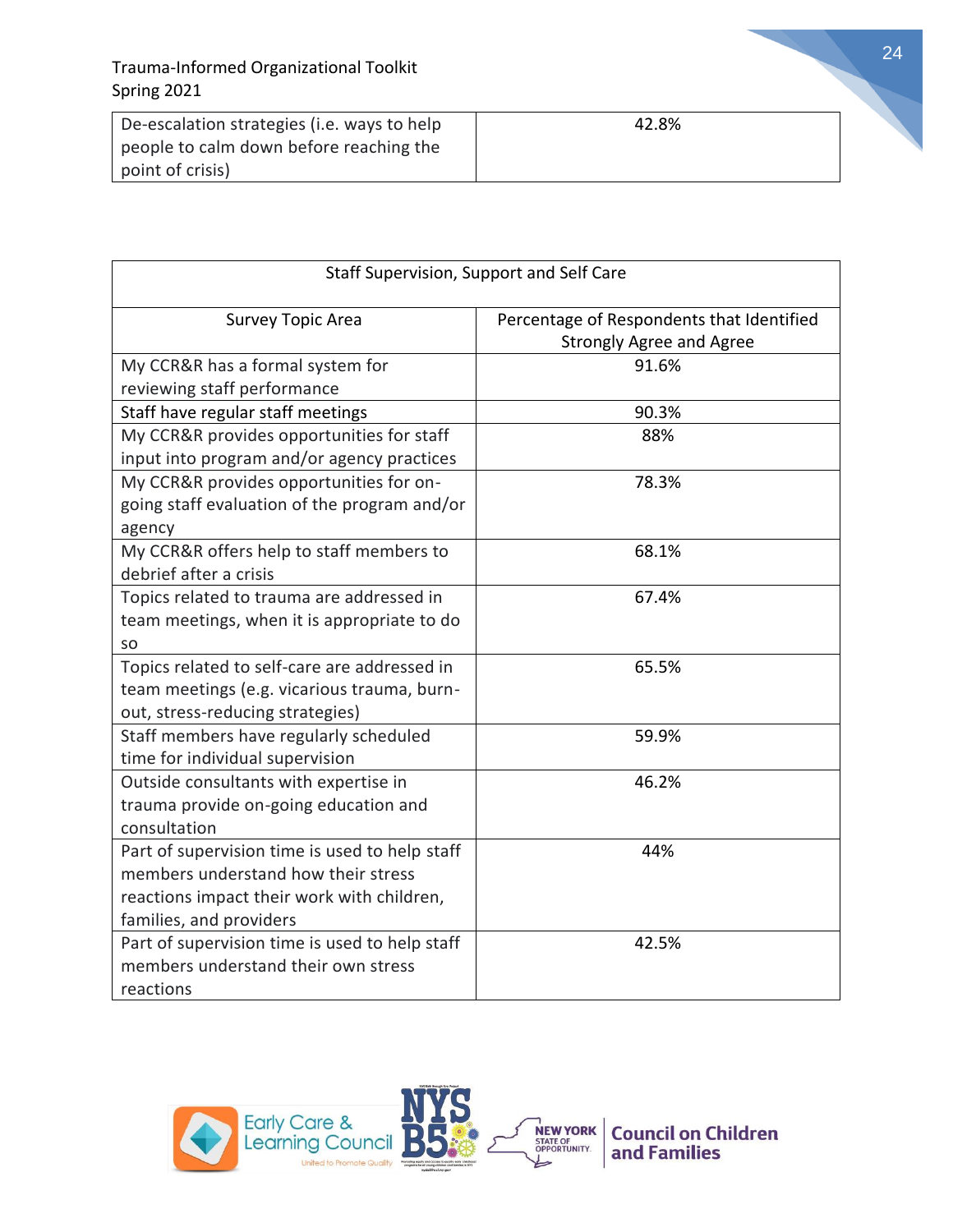| Establishing a Safe Physical Environment      |                                           |
|-----------------------------------------------|-------------------------------------------|
| <b>Survey Topic Area</b>                      | Percentage of Respondents that Identified |
|                                               | <b>Strongly Agree and Agree</b>           |
| The common areas within the organization      | 96.5%                                     |
| are well lit                                  |                                           |
| The bathrooms are well lit                    | 94.4%                                     |
| Agency staff monitors who is coming in and    | 93.8%                                     |
| out of the program and/or agency              |                                           |
| Families, Providers and other visitors to the | 88.1%                                     |
| CCR&R can lock bathroom doors                 |                                           |
| The organization incorporates child-friendly  | 77.8%                                     |
| decorations and materials                     |                                           |
| The environment outside the organization is   | 72%                                       |
| well lit                                      |                                           |
| The organization provides a space for         | 70.4%                                     |
| children to play                              |                                           |
| The organization provides families,           | 36%                                       |
| providers and other visitors to the CCR&R     |                                           |
| with opportunities to make suggestions        |                                           |
| about ways to improve or change the           |                                           |
| physical space                                |                                           |

| Creating a Safe and Supportive Environment |
|--------------------------------------------|
|--------------------------------------------|

| Establishing a Supportive Environment         |                                           |
|-----------------------------------------------|-------------------------------------------|
| Survey Topic Area                             | Percentage of Respondents that Identified |
|                                               | <b>Strongly Agree and Agree</b>           |
| My program is flexible with procedures if     | 95.1%                                     |
| needed, based on individual circumstances     |                                           |
| There are private spaces for staff and family | 95.1%                                     |
| members, providers and/or other visitors to   |                                           |
| the CCR&R to discuss personal issues          |                                           |
| My CCR&R has policies in place to handle      | 90%                                       |
| any changes in schedules (IE - weather        |                                           |
| related closures, crisis related closers or   |                                           |
| schedule changes)                             |                                           |
| Staff does not discuss the personal issues of | 88.7%                                     |
| one family and/or provider with another       |                                           |
| family and/or provider                        |                                           |

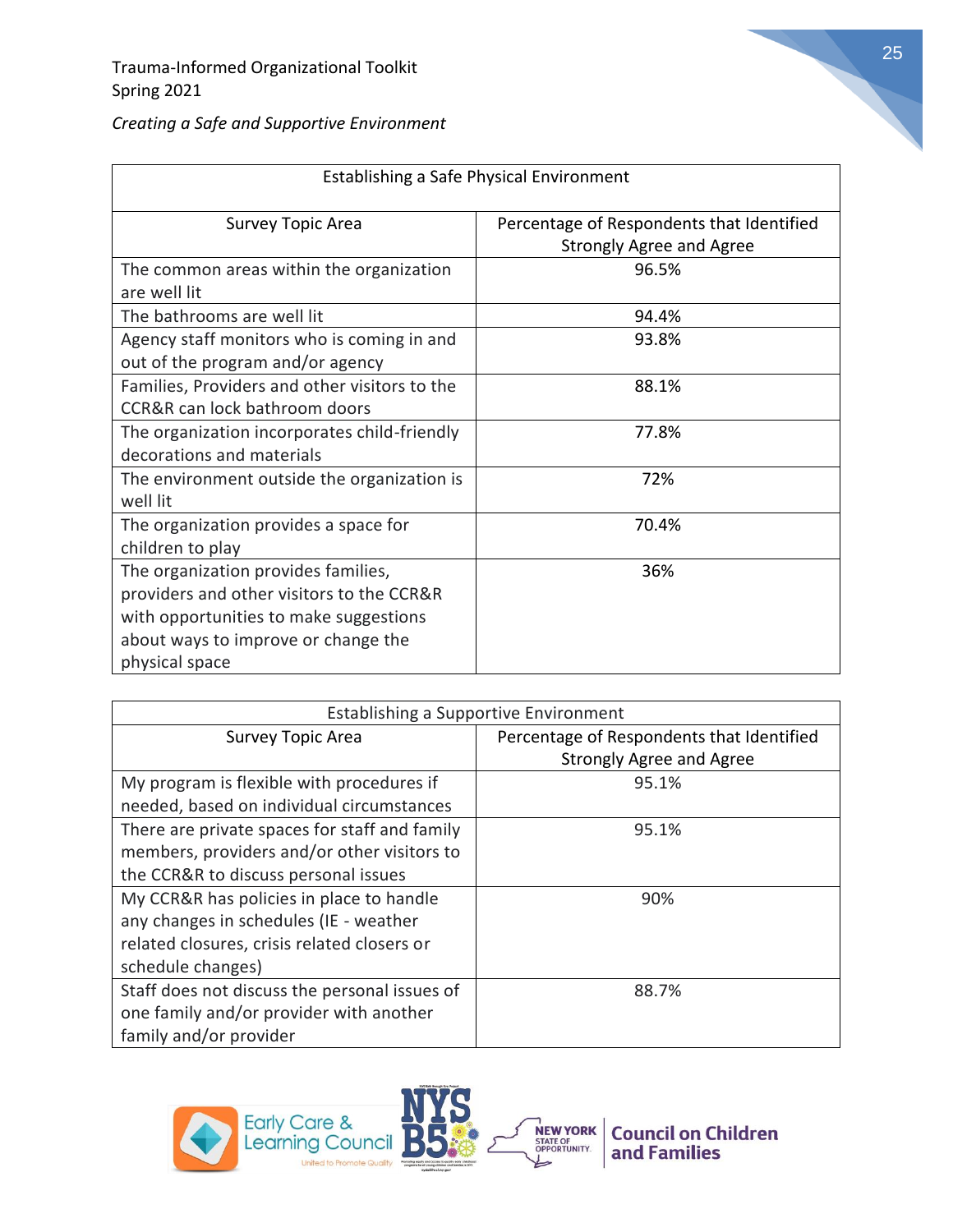| Staff, Families, providers and other visitors | 85%   |
|-----------------------------------------------|-------|
| to the CCR&R are allowed to speak their       |       |
| native languages within the agency            |       |
| Staff does not talk about families and/or     | 84.5% |
| providers outside of the agency unless at     |       |
| appropriate meetings                          |       |
| Staff does not talk about families and/or     | 84.4% |
| providers outside of the agency unless at     |       |
| appropriate meetings                          |       |
| Staff uses descriptive language rather than   | 79.1% |
| characterizing terms to describe family       |       |
| members and/or providers (e.g. describing a   |       |
| person as 'having a hard time getting her     |       |
| needs met' rather than 'attention seeking').  |       |
| The CCR&R informs families, and providers     | 70.9% |
| about the extent and limits of privacy and    |       |
| confidentiality (kinds of records kept,       |       |
| where/who has access, dynamics of             |       |
| mandated reporting)                           |       |
| My CCR&R uses "people first" language         | 70.7% |
| rather than labels (e.g. 'people who are      |       |
| experiencing homelessness' rather than        |       |
| 'homeless people')                            |       |
| Staff members practice motivational           | 64.3% |
| interviewing techniques with family           |       |
| members, providers, and/or other visitors to  |       |
| the CCR&R (e.g. open-ended questions,         |       |
| affirmations, and reflective listening)       |       |
| CCR&R and program information is available    | 63.9% |
| in different languages                        |       |
| Staff, families, providers and other visitors | 58.6% |
| to the CCR&R are able to be supported and     |       |
| understood in their native languages within   |       |
| the agency                                    |       |
| My CCR&R has regularly scheduled              | 52.2% |
| procedures and opportunities for families,    |       |
| providers and other visitors to the agency to |       |
| provide input                                 |       |
| Outside agencies with expertise in cultural   | 51.9% |
| competence and humility provide on-going      |       |
| training and consultation                     |       |

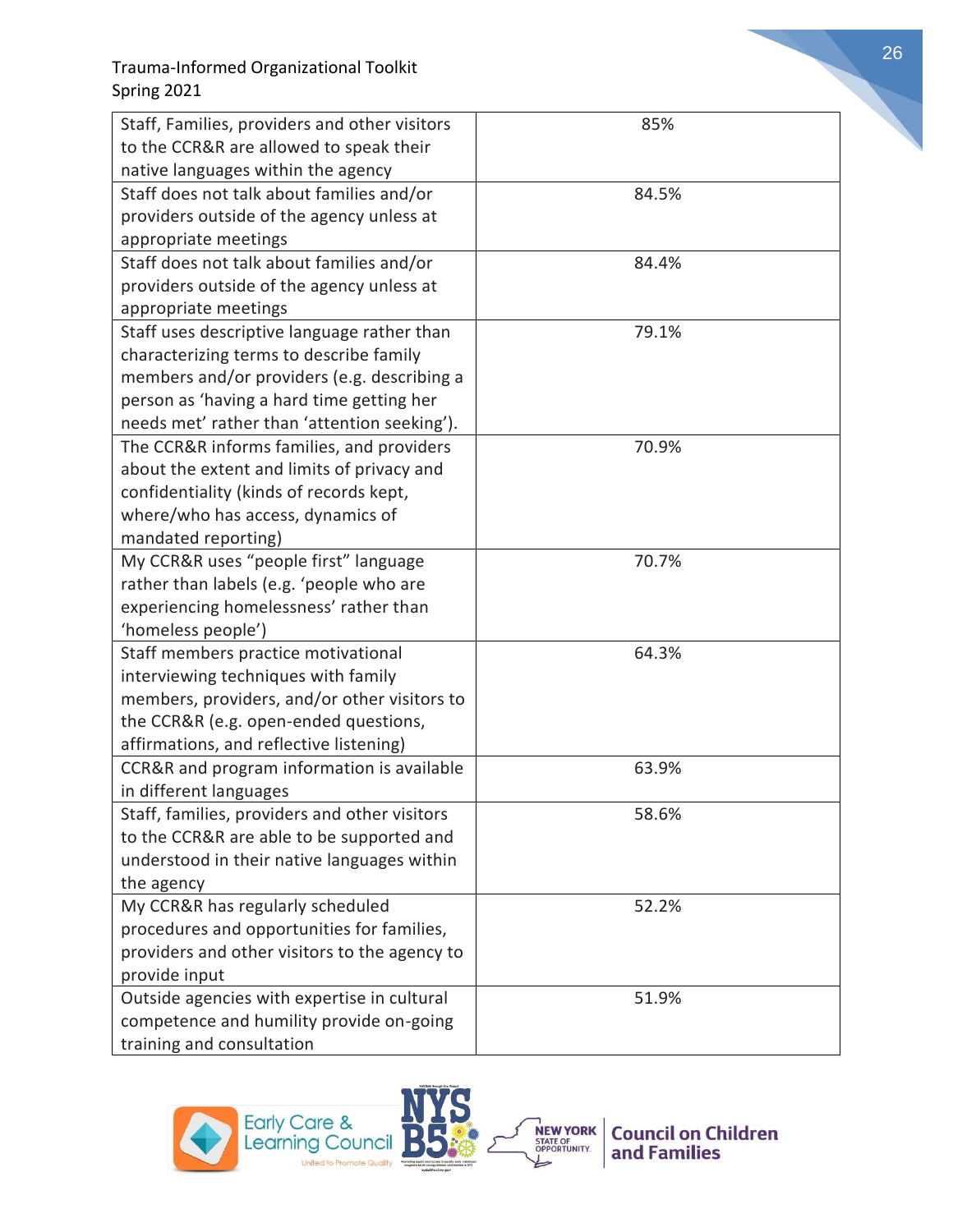| My CCR&R reviews rules, rights and<br>grievance procedures with families and<br>providers regularly                                                                                                | 51.1% |
|----------------------------------------------------------------------------------------------------------------------------------------------------------------------------------------------------|-------|
| The rights of families, providers and other<br>visitors to the CCR&R are posted in places<br>that are visible (e.g. grievance policies,<br>mandatory reporting rules)                              | 41.1% |
| Families, providers and other visitors to the<br>CCR&R are informed about how the<br>program responds to personal crises (e.g.<br>suicidal statements, violent behavior and<br>mandatory reports). | 32.7% |
| Materials are posted about traumatic stress<br>(e.g. what it is, how it impacts people, and<br>available trauma-specific resources)                                                                | 28.4% |

#### *Referrals, Planning and Services*

| Referral Services and/or Planning for IT, ITMH, Educational or Technical Assistance Services |                                           |
|----------------------------------------------------------------------------------------------|-------------------------------------------|
| <b>Survey Topic Area</b>                                                                     | Percentage of Respondents that Identified |
|                                                                                              | <b>Strongly Agree and Agree</b>           |
| Children's achievement of developmental                                                      | 70.2%                                     |
| tasks                                                                                        |                                           |
| Social supports in the family and the                                                        | 66.2%                                     |
| community                                                                                    |                                           |
| Quality of relationship with child or children                                               | 65.4%                                     |
| (i.e. caregiver/child attachment)                                                            |                                           |
| <b>Cultural Backgrounds</b>                                                                  | 59.7%                                     |
| <b>Personal Strengths</b>                                                                    | 59.3%                                     |

| Processes for Starting and/or Engaging in Services with the CCR&R |                                           |
|-------------------------------------------------------------------|-------------------------------------------|
| <b>Survey Topic Area</b>                                          | Percentage of Respondents that Identified |
|                                                                   | <b>Strongly Agree and Agree</b>           |
| We inform families, providers and others                          | 83.8%                                     |
| seeking CCR&R services the reasons why                            |                                           |
| questions are being asked                                         |                                           |
| We inform families, providers and others                          | 79.4%                                     |
| seeking CCR&R services about what will be                         |                                           |
| shared with others and why                                        |                                           |

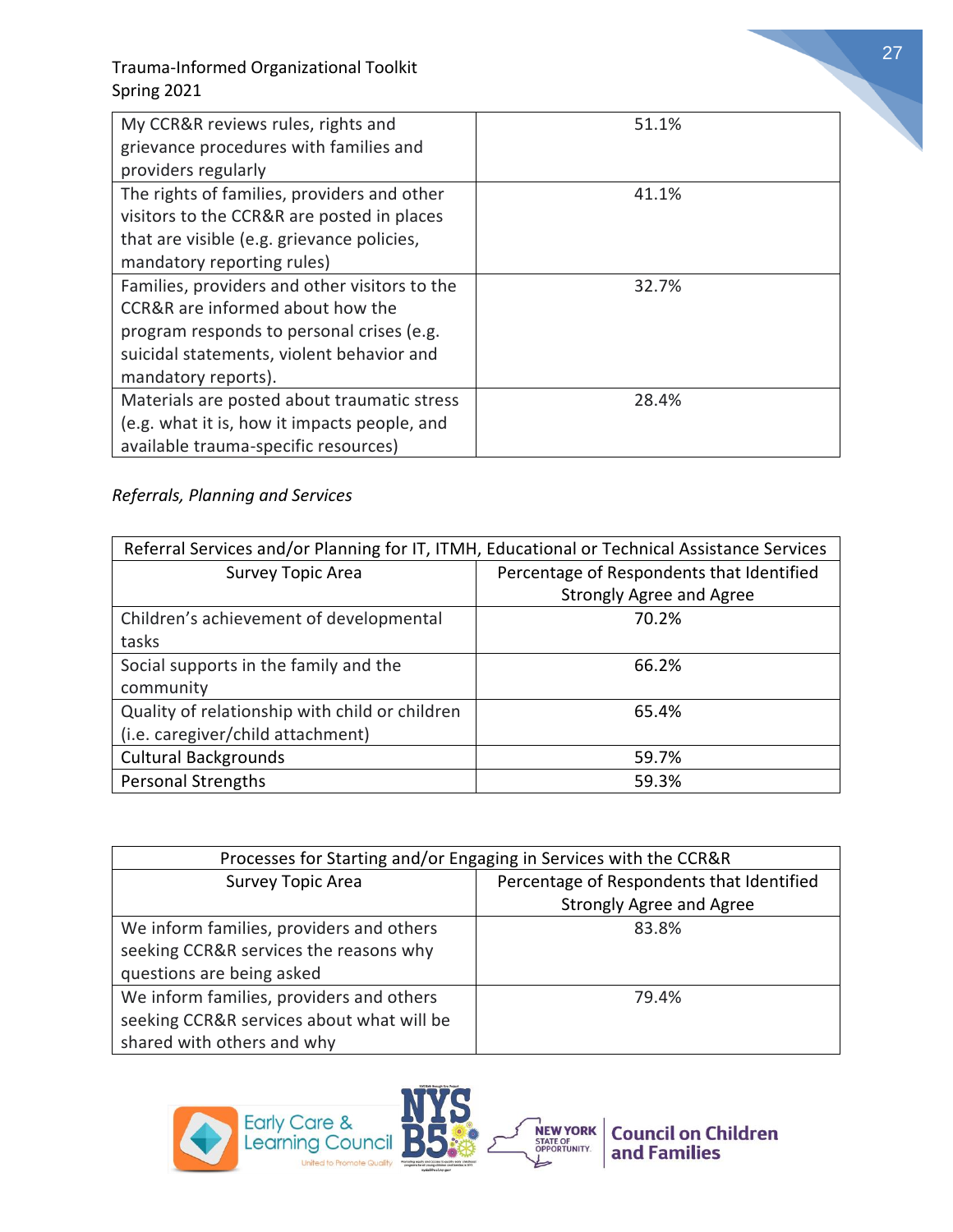| We provide an adult translator for the    | 57.8% |
|-------------------------------------------|-------|
| referral and engagement process if needed |       |

| Referral, Intake and Assessment Follow Up    |                                           |
|----------------------------------------------|-------------------------------------------|
| Survey Topic Area                            | Percentage of Respondents that Identified |
|                                              | <b>Strongly Agree and Agree</b>           |
| Based on referral services and/or initial    | 83.3%                                     |
| processes and discussions with families,     |                                           |
| providers or others seeking support from my  |                                           |
| CCR&R, adults &/or children are referred for |                                           |
| specific services as necessary               |                                           |

| Developing Goals and Plans                      |                                           |
|-------------------------------------------------|-------------------------------------------|
| <b>Survey Topic Area</b>                        | Percentage of Respondents that Identified |
|                                                 | <b>Strongly Agree and Agree</b>           |
| Staff collaborate with family members,          | 77.7%                                     |
| providers and others seeking CCR&R              |                                           |
| services in setting their goals for the service |                                           |
| or support that will be provided                |                                           |
| Any goals that are identified are reviewed      | 71.3%                                     |
| and updated regularly                           |                                           |
| Before the delivery of any services,            | 66.7%                                     |
| supports, training, and/or technical            |                                           |
| assistance are complete, family members,        |                                           |
| providers, and other's seeking CCR&R            |                                           |
| services, together with staff develop a plan    |                                           |
| to address any future needs                     |                                           |

#### *Involving Families, Providers, and Others Seeking CCR&R Services*

| <b>Survey Topic Area</b>                                                                                                                                                                                                                                         | Percentage of Respondents that Identified<br><b>Strongly Agree and Agree</b> |
|------------------------------------------------------------------------------------------------------------------------------------------------------------------------------------------------------------------------------------------------------------------|------------------------------------------------------------------------------|
| Current family members, providers, and<br>others using CCR&R services are given<br>opportunities to evaluate the program and<br>offer their suggestions for improvement in<br>anonymous and/or confidential ways (e.g.<br>suggestion boxes, regular satisfaction | 66.9%                                                                        |



**Council on Children**<br>and Families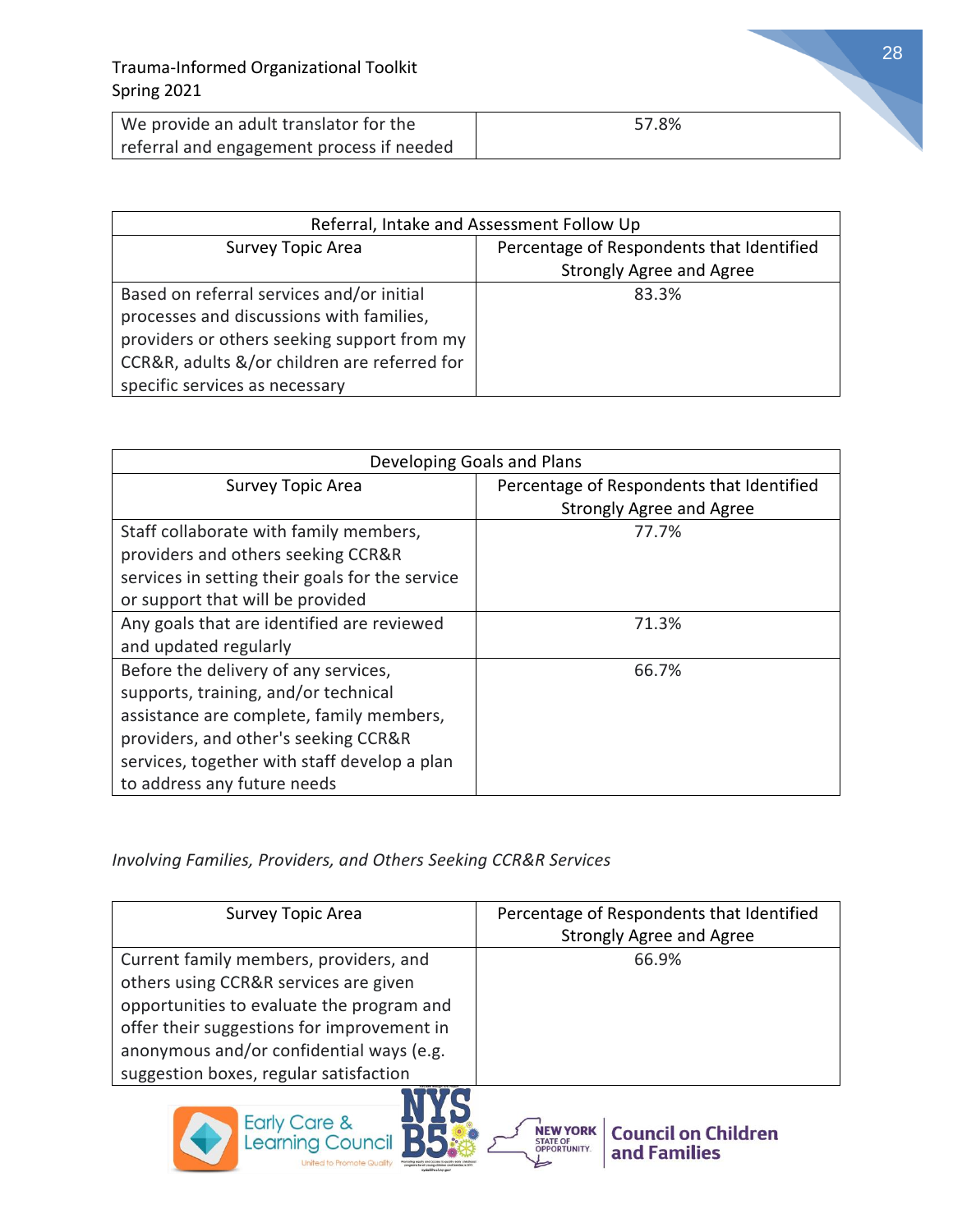| surveys, meetings focused on necessary     |       |
|--------------------------------------------|-------|
| improvements, etc)                         |       |
| We recruit former family members,          | 41.6% |
| providers, and others using CCR&R services |       |
| to serve in an advisory capacity           |       |

#### *Adapting Policies*

| <b>Written Policies</b>                        |                                           |
|------------------------------------------------|-------------------------------------------|
| <b>Survey Topic Area</b>                       | Percentage of Respondents that Identified |
|                                                | <b>Strongly Agree and Agree</b>           |
| A written policy outlining professional        | 71.1%                                     |
| conduct for staff (e.g. boundaries, responses  |                                           |
| to family members, providers and/or others     |                                           |
| seeking CCR&R services etc).                   |                                           |
| A written commitment to demonstrating          | 69.7%                                     |
| respect for cultural differences and practices |                                           |
| A written policy to address potential threats  | 48.6%                                     |
| to staff, family members, providers, and/or    |                                           |
| others seeking CCR&R services from natural     |                                           |
| or man- made threats (fire, tornado, bomb      |                                           |
| threat, and hostile intruder).                 |                                           |
| Written policies that are established based    | 36.7%                                     |
| on an understanding of the impact of           |                                           |
| trauma on staff, families, providers, and the  |                                           |
| community.                                     |                                           |
| A written policy outlining program             | 36%                                       |
| responses to family member, provider           |                                           |
| and/or staff crisis (i.e. Self harm, suicidal  |                                           |
| thinking, and aggression towards others        |                                           |
| A written statement that includes a            | 29.8%                                     |
| commitment to understanding trauma and         |                                           |
| engaging in trauma-informed practices          |                                           |



29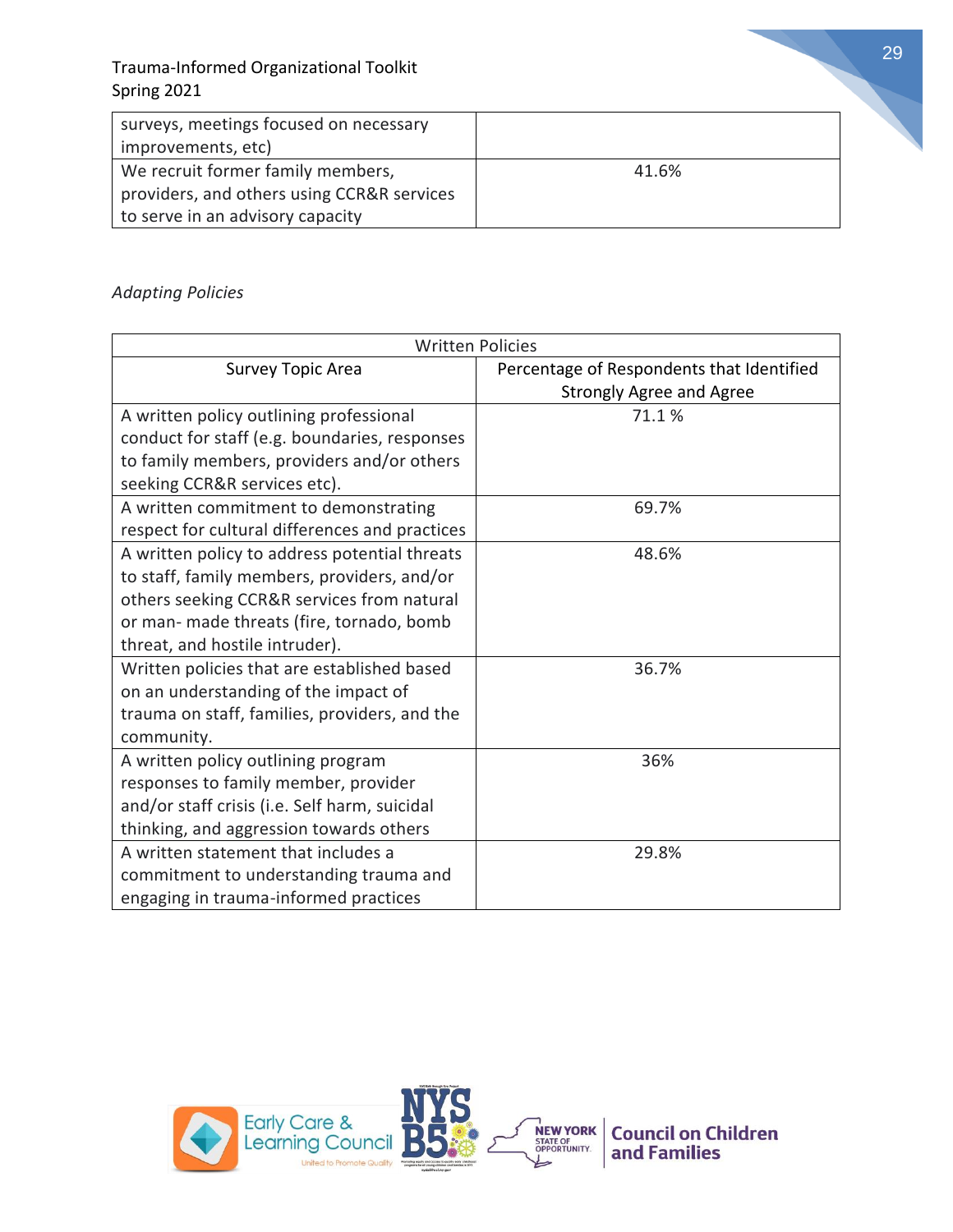| <b>Reviewing Policies</b>                  |                                           |
|--------------------------------------------|-------------------------------------------|
| Survey Topic Area                          | Percentage of Respondents that Identified |
|                                            | <b>Strongly Agree and Agree</b>           |
| Involves staff in its review of policies.  | 61%                                       |
| Reviews its policies on a regular basis to | 36.3%                                     |
| identify whether they are sensitive to the |                                           |
| needs of trauma survivors.                 |                                           |
| Involves family members, providers, and    | 21.8%                                     |
| others who have sought out CCR&R services  |                                           |
| in its review of policies.                 |                                           |